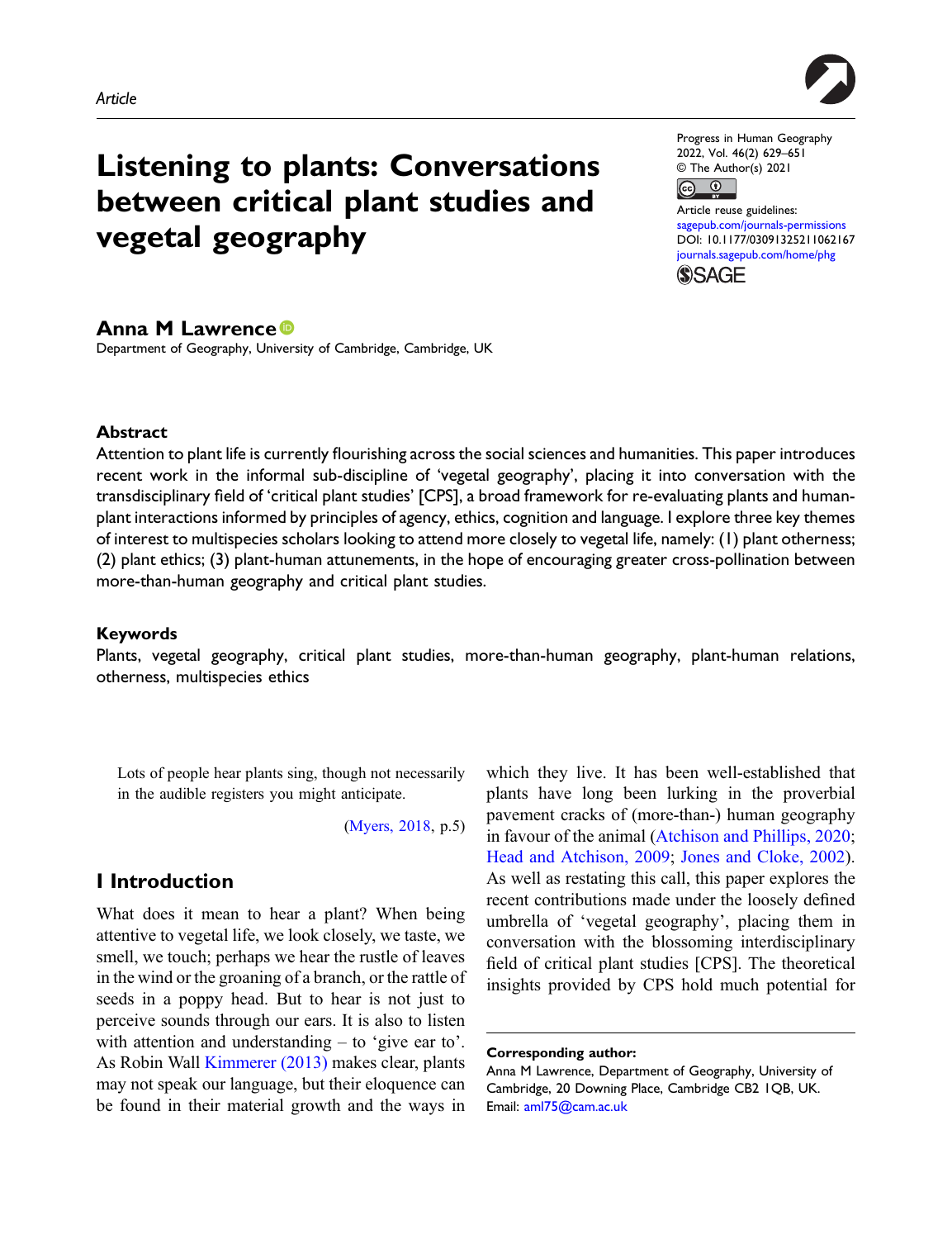more-than-human geographers concerned with unpicking the specificities of multispecies entanglements and listening to the planty subjects within them, whilst vegetal geographers have much to contribute in return, both methodologically and in rooting plant-theory firmly in contexts of place.

In recent decades, animal geographers have done much to challenge the ontological and epistemological underpinnings of the discipline of human geography, demanding a theoretical re-evaluation of agency and the co-production of space, what it means to be human, and the biopolitical management of life. However, interrogations of 'life' which refer only to animal bodies – whilst valuable – can only take us so far. Increasingly within emerging multispecies scholarship, the gates of 'bios' are being thrown open to all living creatures: plants, fungi, animals and microorganisms [\(Van Dooren et al., 2016\)](#page-21-0). There are also invitations from new materialist thought, objectoriented ontology and Indigenous scholarship to consider the agency of inanimate objects – mountains, bottles and books [\(Bennett, 2010](#page-15-0); [Harman,](#page-17-2) [2016](#page-17-2); [TallBear, 2011](#page-21-1)). Whilst these theoretical perspectives are highly generative, there is a risk of fastforwarding from the animal (in particular those animals most close, comfortable and charismatic) to absolute ontological entanglement with all matter, without pausing to allow fungi, bacteria, insects, or plants time to root themselves in our theoretical and ethical imaginations. The wealth of diversity within the plant kingdom demands its own theoretical approaches, allied with but not tied to those of the animal. There is value to be found in stopping to smell the roses, given that our ecological survival on this planet likely rests upon collaboration between humans and plants [\(Hall, 2011\)](#page-17-3).

Despite the relative neglect of plants within the discipline, there are currents of lively geographical scholarship which are taking plants seriously in a wide variety of contexts including agriculture, urban space, foraging and biosecurity. Many of these approaches remain, however, somewhat fragmented. This paper explores this body of work and contributes to debates around the possible existence of a 'vegetal geography', arguing that while formal institutionalisation of the sub-discipline might be unnecessary, it may be productive for vegetal geographers to situate themselves more firmly within the broader landscape of CPS.

Critical plant studies is an interdisciplinary and umbelliferous field which sits betwixt and between the environmental humanities, plant sciences, art and aesthetics, philosophy and ethics. Emerging in the early 2010s, CPS provides a broad framework for reevaluating plants, their representations and humanplant interactions, guided by questions of agency, ethics, cognition and language [\(Gagliano et al.,](#page-16-0) [2017\)](#page-16-0). Literature within CPS is wide-ranging, but coheres around the imperatives to carefully re-assess the specificities of plant behaviour and assert the centrality of plants to human life and thought.

Some 'vegetal geographers' have already been actively engaging with and contributing to CPS (see [Ginn, 2016;](#page-16-1) [Head et al., 2014,](#page-17-4) [2015;](#page-17-5) [Pitt, 2018](#page-20-0)), and many more have been inspired by the work of these geographers, but there is potential for greater crosspollination between the two fields. After introducing vegetal geography and CPS, I explore three critical themes from within the literature. Plants pose a challenge to western animal-centred ontologies, their 'otherness' prompting a redefinition of certain terms and concepts as explored in [Section IV,](#page-5-0) which focuses on navigating the tensions in tracing similarities/ differences across kingdoms. [Section V](#page-8-0) steps back to consider the ethical standing of plants and the implications in terms of diet, racial capitalism and nonhuman labour, asking how questions of human justice might be balanced with a plant, multispecies, or 'multi-elemental' ethics. Finally, [Section VI](#page-11-0) unites theory with practice in elaborating on a variety of attunements to plant-life deployed within CPS and vegetal geography, from experimentation with art and film to archival and participatory research. Whilst not exhaustive, these three areas will, I hope, introduce ongoing debates and lay out some of the more fruitful lines of confluence and conversation between CPS and geography. What might you hear when a plant sings?

## II Vegetal Geography

Despite their central role in the founding of geography as a discipline ([Carter, 1946](#page-15-1)), plants lingered chiefly in the domain of the biogeographer until the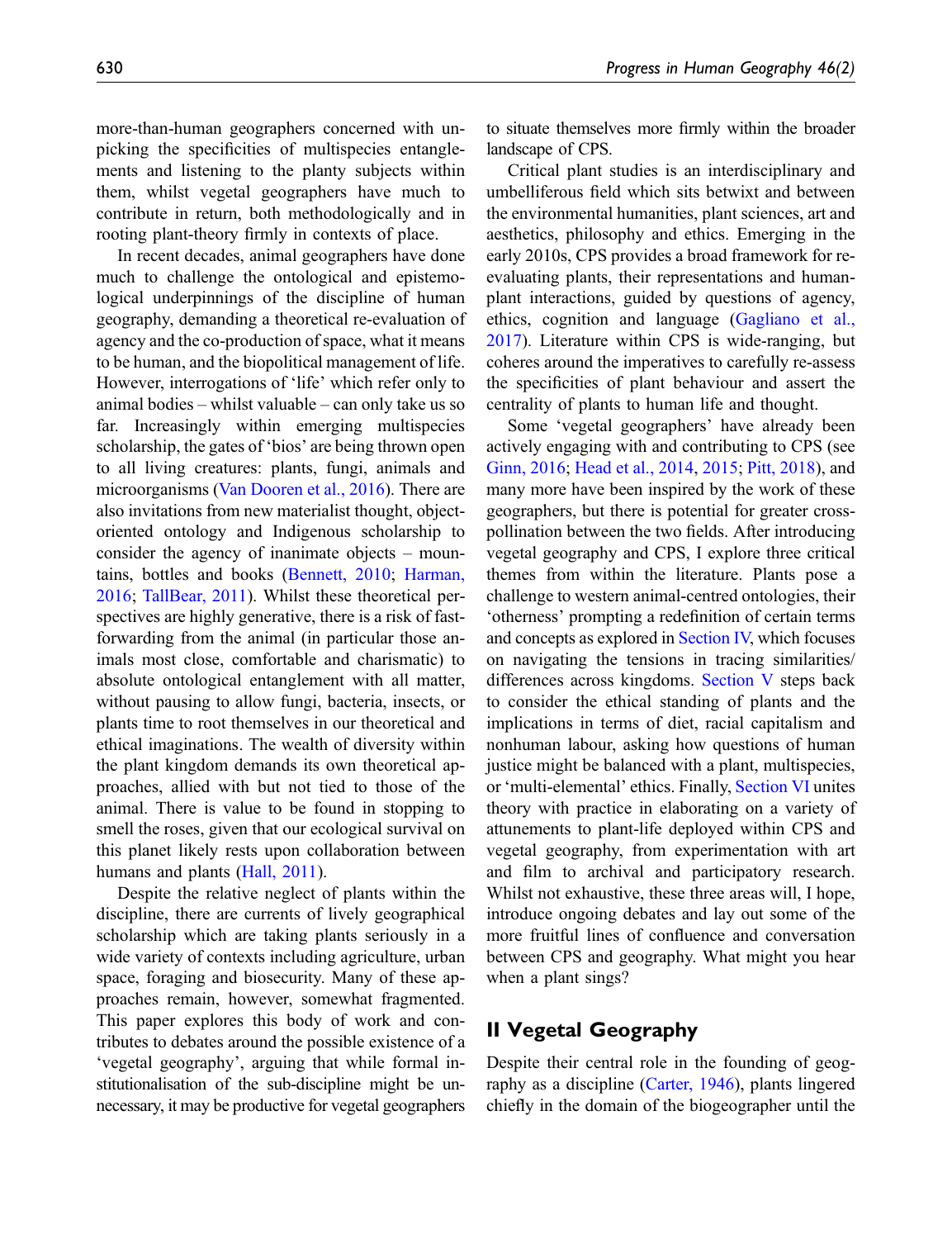early 2000s. Within human geography, plant bodies have been typically obscured, made invisible by their categorisation as undifferentiated collectives – as often in the case of crops – or backgrounded as environment or ecosystem [\(Atchison and Phillips,](#page-14-0) [2020](#page-14-0)). Plants have therefore tended to be dealt with as 'living objects' [\(Exner and Schützenberger, 2018\)](#page-16-2) rather than active subjects, reinforcing the nature/ culture divide (see [Weisser, 2015,](#page-21-2) however, for an object-oriented approach to vegetal geography). In their 2009 Progress report on emerging human-plant geographies, Head and Atchison drew together material from the early 2000s which started to look more closely at plants, notably in the contexts of food, gardens and biosecurity. Since then, several noteworthy theoretical themes have emerged within the work which might loosely be grouped together under the umbrella of 'vegetal geography': plant temporality, agency, care and the everyday.

The peculiar and multiple temporalities of plants raise the question as to whether the broad classification of 'plant' even makes sense as an analytical category. Geographers have interrogated the distinctive temporalities of different plants as they shape people, place and industry, from the growth cycles of sugar cane in Barbadian breeding programs [\(Richardson-Ngwenya, 2012](#page-20-1)) to the dwarfed apple rootstocks in the American Midwest, manipulated to allow for flexible specialisation of variety among mid-scale growers ([Legun, 2015\)](#page-18-1). Vegetal time is central to exploring plant agency, determining how people inhabit landscapes with plants, for example, those with 'beyond human timescales' such as the arboreal time of sustainable guitar wood forestry in [Gibson and Warren \(2020\)](#page-16-3) or the complex temporalities folded within the body of a seed which holds the capacity to make visible past landscapes and coconstruct imagined futures within diverse communities ([Cooke and Lane, 2015;](#page-15-2) [Phillips, 2013](#page-19-1); [Pottinger, 2018](#page-20-2)). As explored by [Pellegrini and](#page-19-2) [Baudry \(2014\)](#page-19-2) and [Ernwein \(2020\)](#page-16-4), the seasonality of certain perennial plants – both spontaneous and planned – can also challenge the timelessness of the city by (re)introducing a life cycle to urban spaces. Vegetal temporalities pose a significant challenge to the strictures of the industrial capitalist time-space regime, inviting us to question who (or

what) we would like to keep time with [\(Bastian,](#page-15-3) [2012\)](#page-15-3).

Vegetal time is also central to geographical conceptualisations of relational plant agency which focus on the (human) bodily attunements to plants as a means by which plant agency arises between bodies [\(Brice, 2014](#page-15-4)). Brice's networked approach to grape harvesting resonates in particular with geographical work on edible plants (see [Lowell and Adams, 2017;](#page-18-2) [Montefrio, 2020](#page-19-3); [Nyman, 2019;](#page-19-4) [Poe et al., 2014\)](#page-20-3). Geographers have increasingly been focussing on the specific affordances of the plants themselves as a means of tracing agency [\(Nally and Kearns, 2020\)](#page-19-5), notably within framings of 'plant performance' in the context of weeds (see [Doody et al., 2014](#page-16-5)). As pointed out by [Cooke and Lane \(2018\),](#page-15-5) we are often more willing to ascribe agency to plants which are unwanted or exceed human control, such as the plants in their study which challenge exurban property boundaries as a 'more-than-human territorial enactment' (see also [Sheridan, 2016,](#page-21-3) and [Besky and](#page-15-6) [Padwe, 2016](#page-15-6) on plants, territory and borders). Much of the seminal work on plant agency within geography has drawn on empirical case studies of invasive plant species (e.g. [Atchison and Head,](#page-14-1) [2013;](#page-14-1) [Head et al., 2015](#page-17-5); [Patrick, 2014](#page-19-6)). Whilst invasives are excellent to think questions of agency through, allowing for the clear elucidation of plant difference, they also risk leading to narrowed conceptualisations of planty agency which are very active and antagonistic. There is a danger of obscuring the less obvious instantiations of agency by less 'disruptive' plant species, as well as drawing excessive attention to the plant actions which most closely resemble those of humans ([Sandilands,](#page-20-4) [2013\)](#page-20-4). It is important, then, to carefully ground conceptions of plant agency both in the shared differences of plants from other beings (as in [Head et al.](#page-17-6) [\(2012](#page-17-6), [2015\)](#page-17-5) concept of 'plantiness') as well as in a wide variety of planty case studies which work through the enormous diversity of vegetal being.

One further theme which vegetal geographers are closely engaging with is that of affect and care, building especially on the work of [Puig de la](#page-20-5) [Bellacasa \(2017\).](#page-20-5) Choreographies of care for plants have notably been examined in agricultural contexts [\(Graddy-Lovelace, 2020](#page-16-6); [Head et al., 2019;](#page-17-7)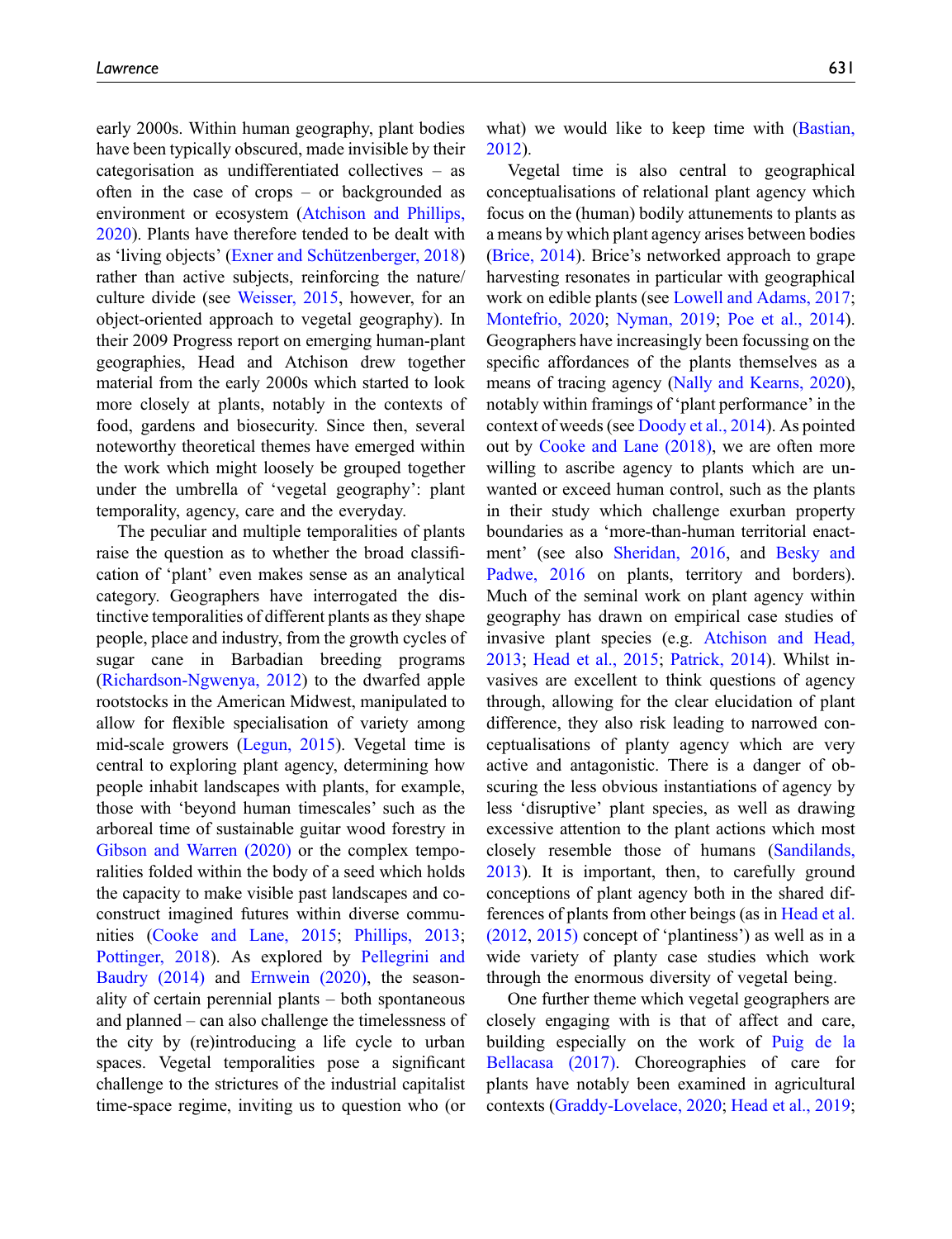[Krzywoszynska, 2015](#page-18-3); [Mincyte et al., 2020](#page-19-7)). Since care in agriculture has typically been focused on animal bodies, these accounts take up the particular challenges presented by the alterity of plants; how agricultural workers learn to be affected by plants over time ([Krzywoszynska, 2015\)](#page-18-3). In an ironic contradiction of industrial agriculture, these affective skills have been steadily devalued whilst simultaneously prized in new agricultural surveillance technologies developed to mimic the skills of close plant observation and care [\(Graddy-Lovelace, 2020](#page-16-6)). Moving out of the farm and into the garden, Hannah [Pitt \(2018\)](#page-20-0) challenges the proposition that connecting with nature through direct encounters with nonhumans necessarily promotes ethical regard and care for them. Her proposed typology of relationships with nonhumans is then based on a sort of hierarchy of ethical regard, from enemy to-be-killed, to community member and dependent. Pitt's stance echoes that of [Ginn \(2014b\)](#page-16-7) in his acknowledgement of the limits to care within everyday gardening practices and attention to the distance between species enacted through these spaces. There is an emphasis in these studies on affectivity and care as learnt capacities which must actively be cultivated through embodied encounters with plants [\(Jones, 2019](#page-17-8)), positioning plants both as guides and co-conspirators in spinning a vegetal ethics [\(Myers, 2018](#page-19-0); [Pitt, 2017\)](#page-19-8).

Much of this work is therefore concerned with the mundane and the everyday, tracing close personal relationships between people and plants, notably within urban gardens ([Bhatti et al., 2009](#page-15-7); [Ginn, 2014a](#page-16-8), [2016;](#page-16-1) [Hosking and Palomino-Schalscha, 2016](#page-17-9); [Lang,](#page-18-4) [2018a](#page-18-4), [2018b;](#page-18-5) [Moore et al., 2015;](#page-19-9) [Shillington, 2008\)](#page-21-4) and urban forests ([Jones and Instone, 2016](#page-17-10); [Phillips](#page-19-10) [and Atchison, 2020;](#page-19-10) [Shcheglovitova, 2020\)](#page-21-5). As argued by [Lang \(2018b\),](#page-18-5) there is an environmental imperative to learn more about the experiences of people and plants in everyday life in order to connect the socio-political aspects of how people live with their broader ecological impacts, particularly within cities (see [Gandy and Jasper, 2020a\)](#page-16-9). Alongside the marginally more established political ecology-style approaches to plant life in geography (see [Argüelles](#page-14-2) [and March, 2021](#page-14-2); [Fleming, 2017\)](#page-16-10), much of the work which I locate within this strand of 'vegetal geography' borrows from the environmental humanities,

considering how the everyday stories we tell about plants can provide new insights into how vegetal life is experienced, imagined and valued ([Phillips and](#page-19-10) [Atchison, 2020\)](#page-19-10). As [Perkins \(2011\)](#page-19-11) suggests, attitudes towards plant life which may be perceived as 'common sense' are often anything but. [Shcheglovitova \(2020\),](#page-21-5) for instance, deconstructs the city of Baltimore's presentation of urban trees as an absolute good, arguing that the uneven focus on tree planting as opposed to everyday practices of care spatially reinforces Baltimore's history of racial segregation. Geographical studies into everyday planthuman relations which pay careful attention to both the human aspects of the construction of space – race, class, gender, sexuality – as well as the nonhuman are well-placed to ground some of the more theoretical plant studies work in the real world ([Davis et al., 2019](#page-15-8)).

This brief review is of course by no means exhaustive. Other important strands of vegetal geography, some of which shall be explored further below, include recent work on vegetal labour [\(Ernwein, 2020;](#page-16-4) [Palmer, 2020](#page-19-12)), biosecurity ([Barker,](#page-15-9) [2008;](#page-15-9) [Barker and Francis, 2021;](#page-15-10) [Tsouvalis, 2019](#page-21-6)) and Indigenous knowledge [\(Arnold et al., 2021;](#page-14-3) [Peach et al., 2020](#page-19-13); [Robinson and Raven, 2017\)](#page-20-6). The purpose of this section has been to draw together a literature which, as yet, lacks a coherent (sub)disciplinary identity. Within academic conference circuits, discussions have been occurring as to whether 'vegetal geography' ought to be more concretely institutionalised as a sub-discipline in order to assist its flourishing. On the one hand, a separate 'vegetal geography' field could be considered reflective of the restrictive projects of hierarchical classification which multispecies work tries to problematise: where might geographies of microbes or fungi sit in relation to those of animals and plants [\(Myles, 2019\)](#page-19-14)?

It would indeed be counterintuitive for vegetal geography to take on a disciplinary structure akin to that of animal geography; taking a cue from multispecies ethnography ([Kirksey and Helmreich, 2010;](#page-18-6) [Ogden et al., 2013\)](#page-19-15) there needs to remain a theoretical fluidity between animals, plants, humans, microbes and the abiotic world in order to reflect the complexities of our entangled relations. However, following [Giraud \(2019\)](#page-16-11) and borrowing language from [Barad \(2007\)](#page-14-4), we must make a 'cut'somewhere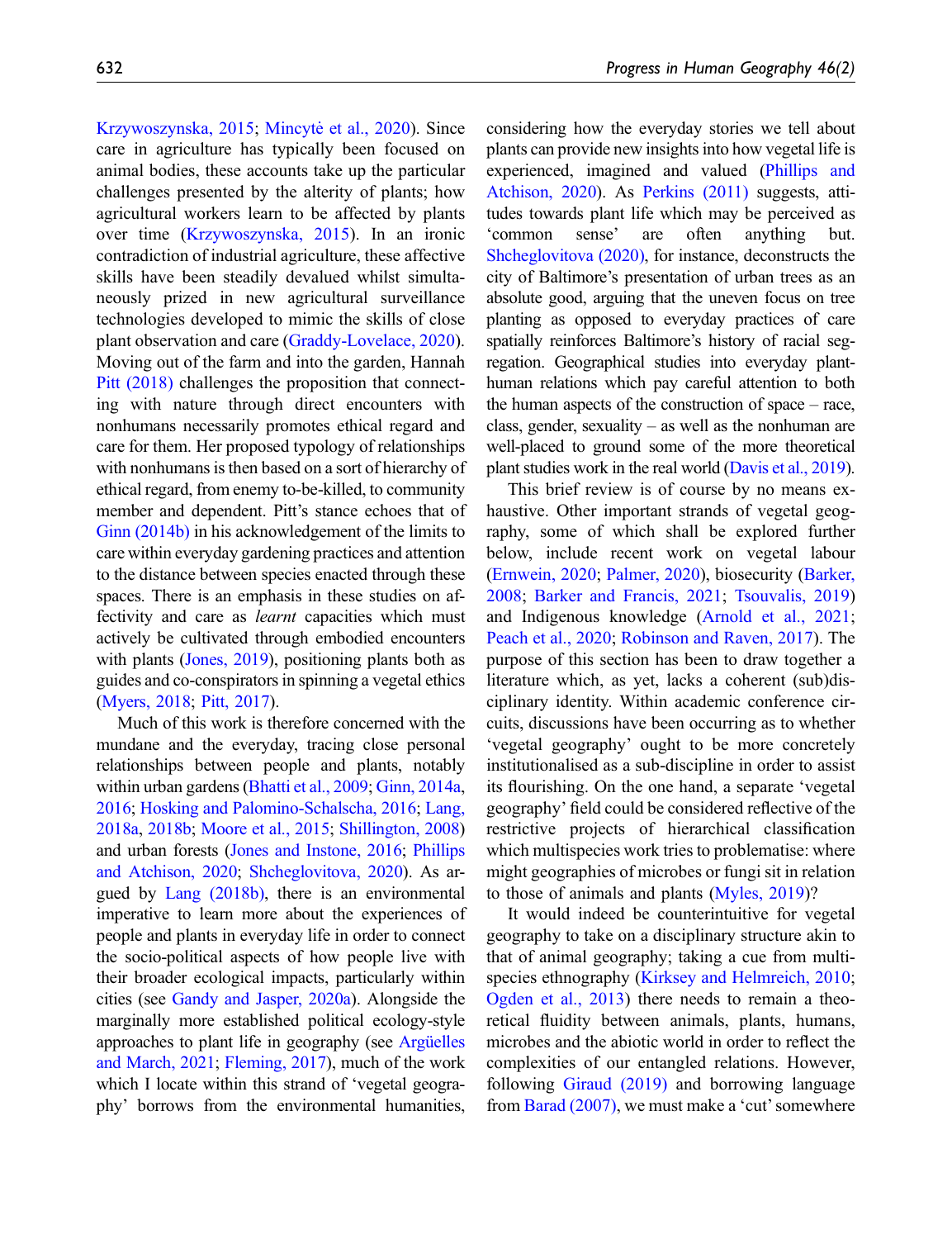in order to retain the ethical imperative which comes after one acknowledges entanglement. It is entirely possible to hold the radically open ontological insights of multispecies and new materialist thought together with a focus on one particular category of life. By shining a light on vegetal life, the designation of 'vegetal geography' helps to build an (inter)disciplinary community and identity which might be used as a tool of legitimacy – for early career researchers and undergraduate students in particular – to establish plants as important and viable subjects for research.

As argued by Lesley [Head \(2019\),](#page-17-11) vegetal geography needs to be open and connected to work outside of geography in the plant sciences and beyond to ensure that our conceptualisations 'keep up with these intellectual frontiers'. To this end, there is much scope in working to establish vegetal geography more firmly as a lively contributor to CPS.

# III Critical Plant Studies: A Cross-Cultural Approach

Whilst antecedents of the field can be traced from the early 2000s (e.g. [Pollan, 2001](#page-20-7); [Miller, 2002\)](#page-18-7), the term 'critical plant studies' emerged in the early 2010s, alongside a flourishing of interest in the metaphysical lives of plants and the diverse methodologies required to approach them ([Ryan, 2011](#page-20-8),  $2012$ ).<sup>[1](#page-14-5)</sup> Importantly, advances in a newly developed field of plant sciences termed 'plant neurobiology' had recently recast the plant as an intelligent organism capable of coordinated response and signalling behaviours [\(Brenner et al., 2006](#page-15-11)); capacities brought to public attention by Michael Pollan in his 2013 New Yorker article The Intelligent Plant. This growing scientific appreciation of plant 'liveliness' forms a significant body of literature within CPS and has precipitated renewed interest in the ethical and philosophical position of plants (see [Chamovitz,](#page-15-12) [2017](#page-15-12); [Gagliano, 2018](#page-16-12); [Simard, 2021;](#page-21-7) [Trewavas,](#page-21-8) [2014](#page-21-8); [Viola and Mancuso, 2015](#page-21-9)). CPS today remains an inherently interdisciplinary project, encouraging a generative diversity of perspective; [\(Gagliano et al.](#page-16-0)'s 2017) edited volume The Language of Plants: Science, Philosophy, Literature is one of the richest collections to date to embrace this approach.

Whilst Michael Marder'[s \(2013\)](#page-18-8) work Plant-Thinking is often positioned as one of the key texts in this project, others such as Matt [Hall \(2009\)](#page-17-12) and Karen [Houle \(2011\)](#page-17-13) were already beginning to draw attention to the backgrounding of plants in Western thought. [Marder \(2013\)](#page-18-8) traces the position of plants through western philosophy, arguing that they have been dismissed as the 'weeds of metaphysics' (p.90), planted firmly at the bottom of Aristotle's hierarchical 'chain of being', and denied meaning by Hegel outside of their utility as food or drink for humans. In rehabilitating the plant, Marder theorises plant-being as an inexhaustible generosity towards the Other. Whilst Marder tries to construct an ethics of plant life by positioning the plant as subaltern and emphasising the need to respect its 'absolute Otherness', other theorists have pursued different routes. [Nealon](#page-19-16) [\(2016\)](#page-19-16), for instance, proposes a biopolitics which embraces the vegetal, unpicking the position of plant life in the work of Foucault, Derrida and Deleuze and Guattari in order to support his insistence that plants are the paradigmatic subjects of modern biopower (see also [Stark, 2015](#page-21-10)). In an era of climate crisis, the plant provides a simultaneously radical and grounded figure with which to rethink and critique Life beyond the human [\(Nealon, 2016](#page-19-16) – see also [Coccia, 2019](#page-15-13) for a discussion of plants as constitutive of atmosphere, and thus, of life).

Matt [Hall \(2011\),](#page-17-3) too, takes the history of western thought as a starting point in his philosophical explication of 'plant personhood'. As he points out, instrumental human-plant relationships are ecologically nonsensical, yet deeply ingrained in the western psyche. The houseplant that sits on the windowsill is so far outside of an everyday moral consideration that being a bad 'plant parent' and managing to kill even the most hardy of cacti is considered a joke [\(Hall,](#page-17-14) [2019b\)](#page-17-14). In stark contrast to Marder, however, Hall goes on to explore plant personhood outside of the Western episteme, in eastern, pagan, and Indigenous thought. Considering the recognition of plants as kin in such traditions, Hall makes a case for plant ethics based not on otherness, but on close relation and care. It is vital to recognise that much multispecies and plant-thinking overlaps with and owes its roots to Indigenous cosmologies and perspectives ([TallBear,](#page-21-1) [2011](#page-21-1)). It is therefore important to retain a productive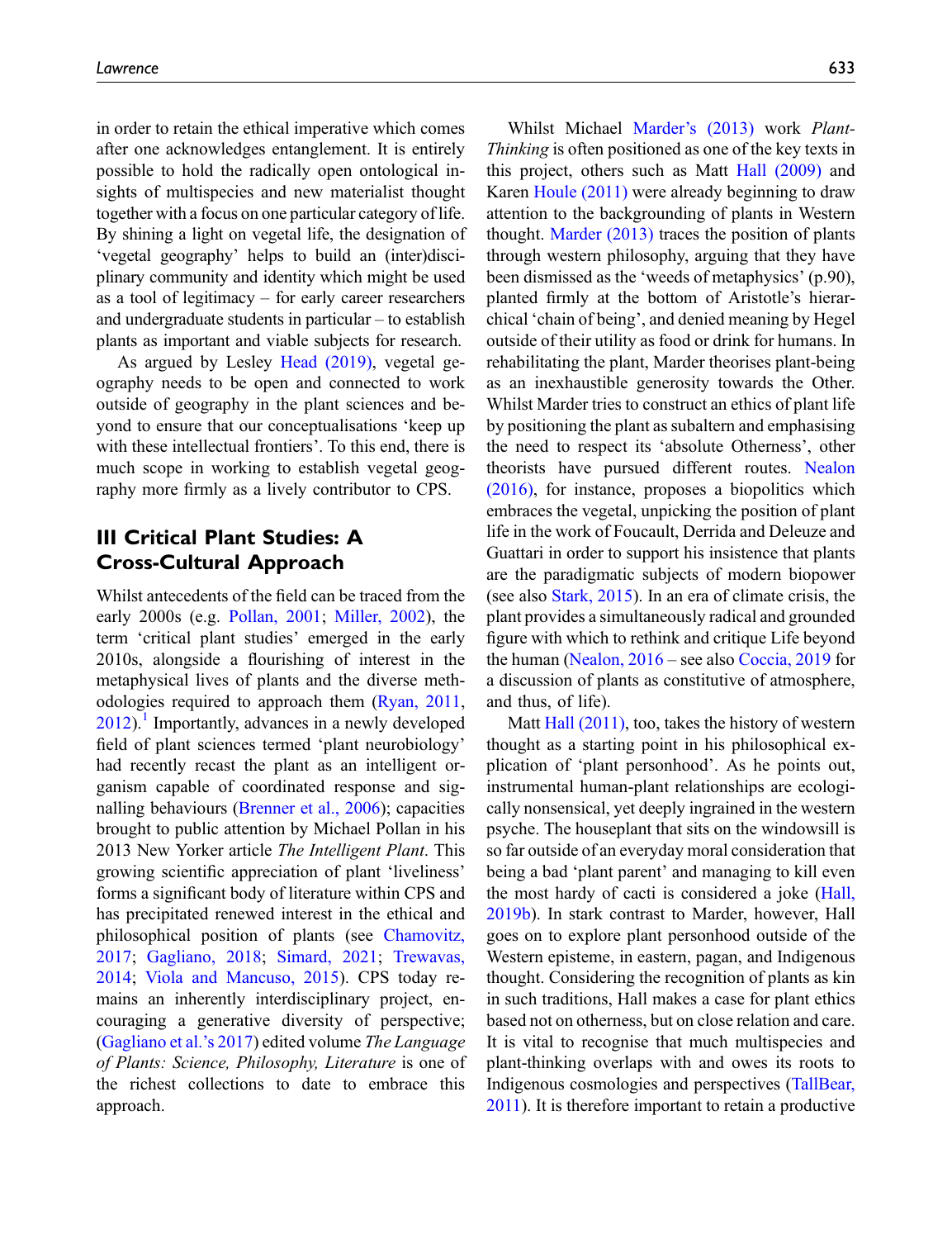tension between taking the implications of Indigenous knowledges seriously, whilst not simply mining them for our own theoretical purposes ([Kwek, 2018](#page-18-9)). Eduardo Kohn'[s \(2013\)](#page-18-10) work provides one example of how such a cross-cultural transposition might work in the context of the semiotic worlds of trees and other beings in the Ecuadorian Amazon.

Work by Indigenous authors within CPS, like that of the plant neurobiologists discussed above, asks what plants might teach us if we listened more closely. Robin Wall [Kimmerer \(2013\)](#page-18-0) weaves plant science together with Potawatomi teachings, speaking of domesticated crops such as beans, corn and squash as eloquent teachers who 'wordlessly in leaf and vine embody the knowledge of relationship' (p.140), creating space for coexistence and mutual flourishing. Mary Sisiip Geniusz'[s \(2015\)](#page-16-13) book of Anishinaabe botanical teachings espouses an ethic of asking before taking what the plant has to offer. Talking to plants, while feeling silly at first, seems sensible once one considers the plants as the 'persons' that they are. Anishinaabe creation teachings – in stark contrast to Aristotle's chain of being – places humans at the bottom of the four interconnected orders of life (first earth forces, then plants, nonhuman animals and finally humans). The most vulnerable of all, humans forget our dependence on the other orders of life at our peril. Indigenous perspectives on plants are firmly rooted in relation to land and soil, as gardens become active places through which to enact Indigenous knowledge, marrying epistemology and ontology – or 'placethought' – both inside and out of the academy ([Hond](#page-17-15) [et al., 2019;](#page-17-15) [Peach et al., 2020;](#page-19-13) [Watts, 2013\)](#page-21-11).

Amongst the displacement of the human in multispecies and plant thought, it is of course imperative that the differences between humans, so often drawn with violence, are not flattened. CPS must also attend to the colonial histories in which the blurring of lines between the human and the nonhuman plant or animal was not celebratory, but highly destructive [\(Foster, 2019](#page-16-14); [Ives, 2019](#page-17-16)). There is a wealth of feminist, queer and decolonial scholarship emerging which offers politically engaged correctives to earlier plant thought, rehabilitating the plant through situated intersectional analyses (e.g. [Myers, 2017a;](#page-19-17) [Gibson and Brits, 2018](#page-16-15); [Sandilands, 2017;](#page-20-10) Szczygielska and Cielemę[cka,](#page-21-12) [2019\)](#page-21-12). Importantly, the history of plant-human interaction is a heavily gendered one; whilst certain authors have attended to these relations (see in particular [Shteir, 1996;](#page-21-13) [Schiebinger, 2004\)](#page-21-14), the close collaborations between women and plants have long been underacknowledged. Feminist theory thus has much to offer in attending to specific, material planthuman relations which emerge at particular moments in time, unpicking how they might serve or resist the interests of heteropatriarchal capitalism ([Cielem](#page-15-14)e[cka](#page-15-14) [and Szczygielska, 2019\)](#page-15-14).

Much of this work is speculative in nature, concerned with projects of 'worlding', or the imagining of alternative futures in which we ally ourselves more closely with plants [\(Myers, 2017b;](#page-19-18) [Meeker and Szabari, 2020](#page-18-11) – see [Battaglia, 2017](#page-15-15) for discussions of plants in space). Art and visual culture have a central role to play in these projects in challenging traditions of plant representation and reenvisioning our relationship to the botanical world [\(Aloi, 2020](#page-14-6)). Whilst CPS is an emergent field, it is not ploughing new ground. It is undeniable that plant lives have not been granted sufficient attention or moral consideration within the western academy and everyday life, but if the plant is to be meaningfully reevaluated, authors should locate themselves within those traditions which came before; engaging and citing generously ([Todd, 2016](#page-21-15)). In taking nonwestern ontologies seriously, one might better attend to the diversity in perspective offered by the plant kingdom, resisting the generalising inclinations of early plant-theory to refocus on spatial and species particularity.

## <span id="page-5-0"></span>IV Plant Otherness

One of the most fundamental debates within plant studies is how to deal with the perceived ontological 'otherness' of plants to human/animal subjects, in theory and in practice. Unquestionably, plants are radically other-than animals. Theorists within CPS are concerned with what this otherness means for how we think with and about plants as subjects, as well as its transformative potential for our ethical imaginations more broadly. Following [Plumwood](#page-20-11) [\(1993](#page-20-11), [2008\)](#page-20-12), if the interwoven dualisms of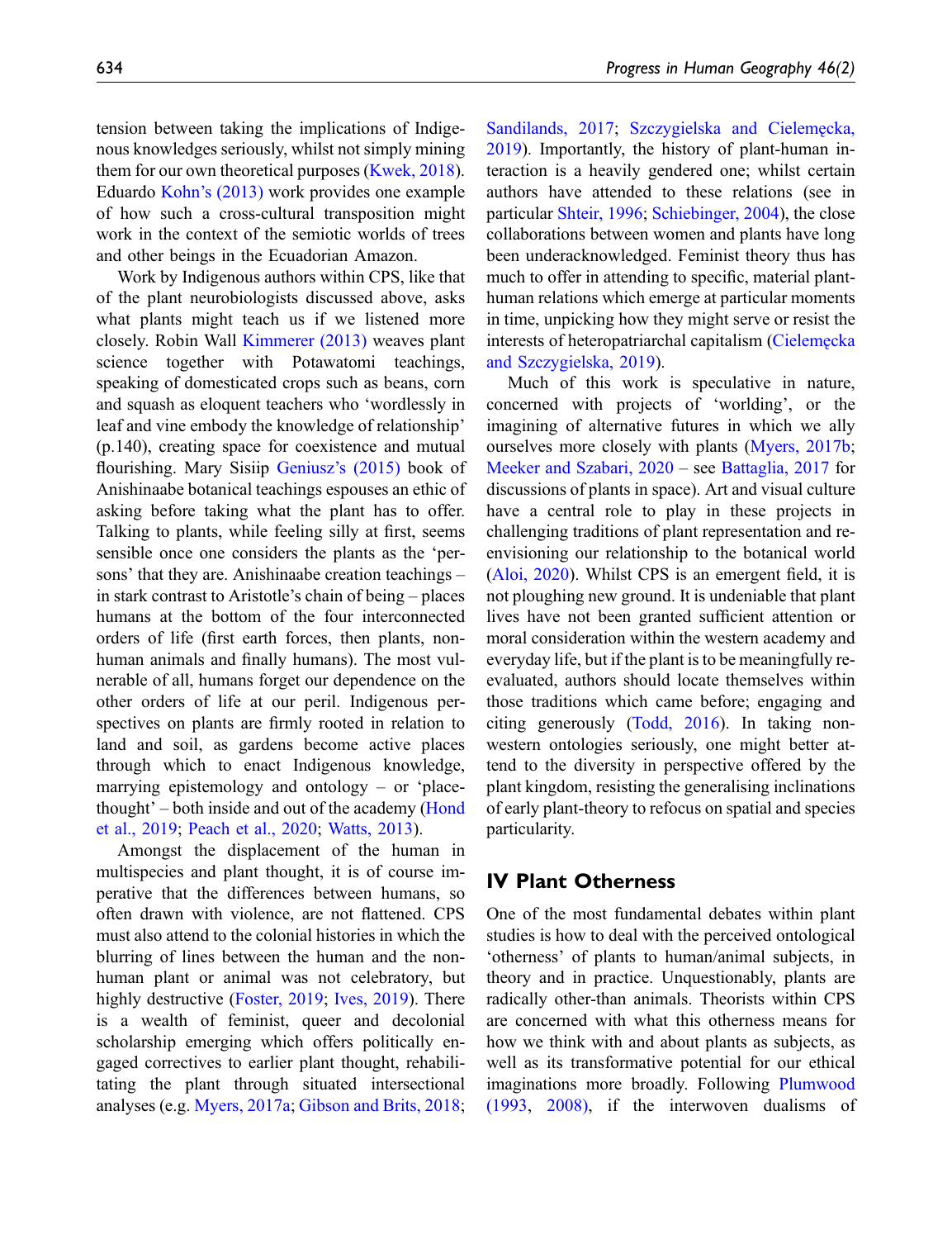western thought – which disallow a non-hierarchical concept of otherness – are to be escaped, there must be room for recognising *both* continuity and difference. This first section focuses on the different conceptualisations of plant otherness/sameness which have emerged within CPS, first in philosophical terms, then more practically within scientific and linguistic debates and plant-human research.

Thinking with plant-otherness has self-consciously been an intellectual exercise for some authors including Karen [Houle \(2011\),](#page-17-13) who argues for the radical reimagining of Life and its relations provoked by philosophising with plant bodies. [Houle \(2018\)](#page-17-17), following Sylvie Pouteau, sees the fundamental ontological difference between plants and animals in the fact that animal bodies are bifurcated by the mechanism of gastrulation – an early embryonic transformation which gives rise to a dualistic state of being, divided between the inner (mouth, digestive tract, anus) and the outer. Plant bodies, on the other hand, are not bifurcated in this way. They do not have this dualistic or 'Cartesian-inclined' state of being, facing only outwards and thus demanding their own phytospecific ontology which resists the inherently oppositional dualisms of 'animalesque' thought ([Houle,](#page-17-17) [2018;](#page-17-17) [Pouteau, 2012](#page-20-13), [2014](#page-20-14)).

[Marder \(2013\)](#page-18-8) similarly considers this outwardfacing nature of plants in his Plant-Thinking, arguing that the ontological otherness of the plant is absolute. As humans, he argues, we can never fully *know* the plant; plants lack the psychic or subjective interiority of animals, and constitute rather than set themselves apart from the environment that sustains them. Plants thus have their own distinct subjectivity which, according to Marder, does not overlap with the human. In order to hear plants'speak', then, one must learn to listen to the silences, leaving room for the untranslatable so as not to impose human voices and discursive categories onto the vegetal world ([Marder,](#page-18-12) [2017](#page-18-12)). The peculiar ontology of the plant comes to represent the embodied limits to empathy. Empathy, [Marder \(2012\)](#page-18-13) argues, presupposes a fundamental commonality between parties, which is precluded by the impossibility of human self-recognition in the vegetal world outside of an injurious and narcissistic anthropomorphism. To take an example, Franklin [Ginn \(2016\)](#page-16-1) draws upon this 'extreme otherness' of the plant in theorising the inherent uncertainty and unpredictability which characterises the practice of domestic gardening. Considering plants as archives of their external conditions, Ginn suggests that gardeners can assist in the flourishing of plants, but can never control them, since there is 'no self or subject to bring under control' (2016, p.116). Even the temporality of the garden plant is not their own, but is that of their Other, be that the diurnal cycles of light and dark or the calendars of insect pollinators. For Ginn, the recognition of this plant strangeness facilitates a full appreciation of the depth of partnership between gardener and plant.

This 'strangeness', however, is at risk of being fetishised. As put by Kohn (in [Kirksey and](#page-18-6) [Helmreich, 2010](#page-18-6), p.565), 'If we take otherness to be the privileged vantage from which we defamiliarize our 'nature', we risk making our forays into the nonhuman a search for ever-stranger positions from which to carry out this project'. What, then, are the limits to Marder's claim as to the radical otherness of plant life? Plants, like animals, exhibit coordinated responses which are more than simple, local chemical reactions, and which involve some of the same neurotransmitters [\(Buchanan, 2014\)](#page-15-16). Plants can respond to the sound recording of a caterpillar munching a leaf and produce defence chemicals before any of their leaves have been touched ([Pollan,](#page-20-15) [2013\)](#page-20-15). [Gagliano et al. \(2014\)](#page-16-16) showed that mimosa plants can remember a stimuli, such as a drop or a shake, and demonstrate the learned response a month after initial testing. For plant neurobiologists, such evidence points to the existence of a certain type of sentience, proper to plant life. Terms such as sentience and intelligence, typically reserved for humans and other 'high-order' animals, have been extended to the plant kingdom in order to recognise and valorise the remarkable capacities of plants, although not uncontroversially (see [Alpi et al., 2007](#page-14-7)).

Such language draws animals and plants into closer relation than Marder's extreme otherness would allow. This is not to denigrate the plant by placing it in some hierarchy of intelligence, but rather to transform our definitions and understanding of these concepts. Gagliano's mimosa experiments make it clear that brains and neurons are not a necessary requirement for learning, communication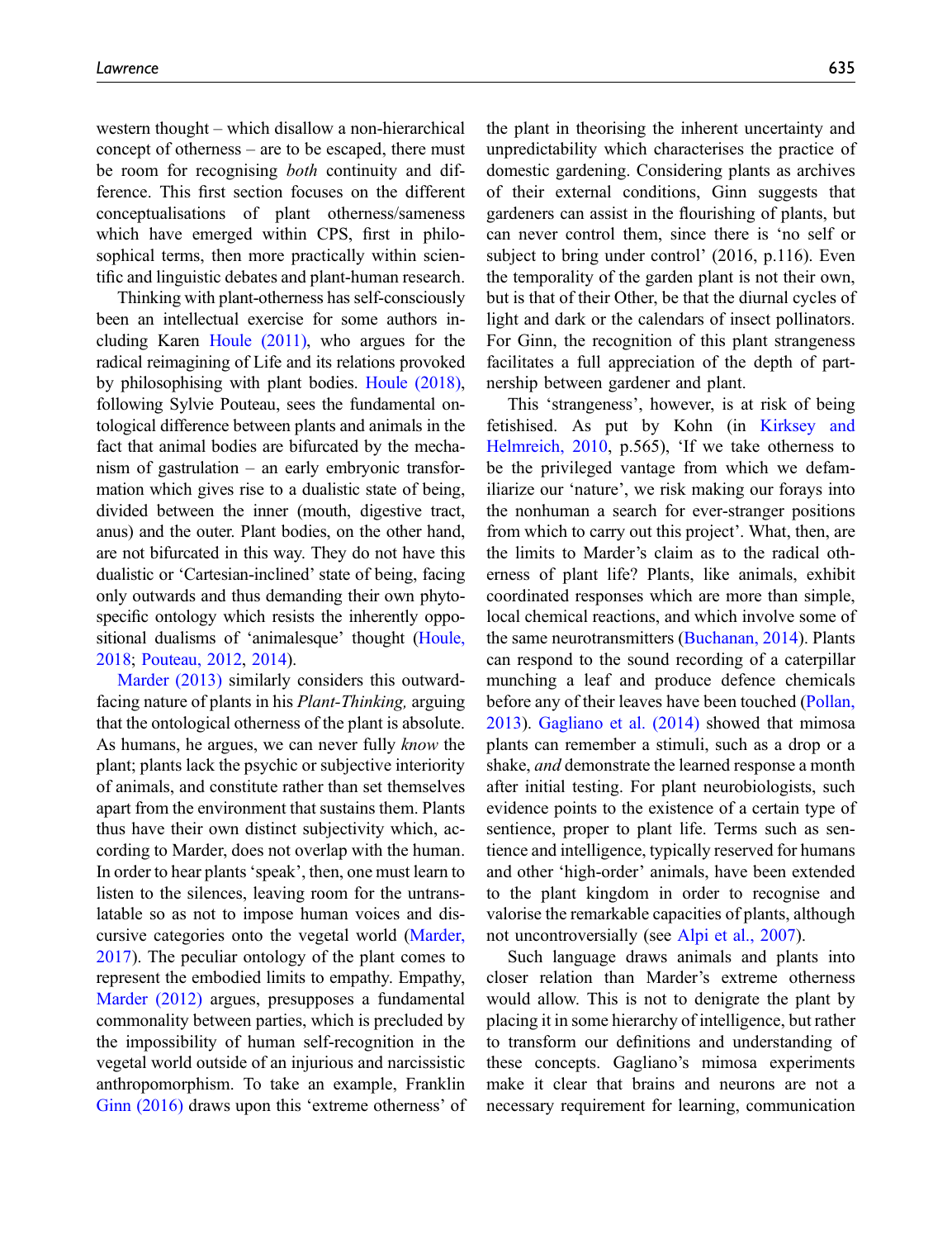and coordinated response. Instead, plants invite us to pursue distributed definitions of sentience, intelligence – defined as the ability to respond optimally to one's environment, and – perhaps controversially – consciousness [\(Pollan, 2013\)](#page-20-15). In her philosophical reassessment of plant intelligence, [Baker \(2017\)](#page-14-8) argues that it is unnatural to draw a conceptual boundary line, for instance between animals and plants, where there is no justification for it, and where similarities would constantly draw us across due to its arbitrary nature. It is entirely possible, therefore, to correctly extend concepts such as intelligence through a family resemblance, without implying a comparative 'lack'. Context allows for the acknowledgement of different instantiations of intelligence or sentience; plant intelligence is not 'lacking', but is proper to the world of the plant.

By redefining certain terms such as 'consciousness' from the plant's perspective [\(Myers, 2015](#page-19-19)), theorists can be freed from Nagelian concerns over the inaccessibility of the consciousness of the Other and the definitions of consciousness as'something that it is like', and instead attend to the world through observation [\(Holdrege, 2013](#page-17-18); [Nagel, 1974\)](#page-19-20). Conceptualising the consciousness of living beings as how they 'are' in the world unfurls a multitude of learning possibilities; each creature carries with it a mode of being and openness peculiar to their species [\(Bristow,](#page-15-17) [2016\)](#page-15-17). To this end, redefining consciousness, sentience and intelligence from the plant  $up - as$  and appropriate responsiveness to the lived environment – frees animals and humans alike from anthropocentric, phallogocentric and ableist determinations of these terms. In vegetalising 'human' concepts, we are invited to step out of the hierarchical chain of being and 'renaturalise' ourselves amidst the conflicts and connections of our world [\(Ruddick, 2017](#page-20-16)). Here one often faces the charge of anthropomorphism. [Marder](#page-18-13) [\(2012\),](#page-18-13) for instance, takes issue with the projection of the human onto the plant as a narcissistic practice of self-reverence which does a disservice to the plant being observed. The major function of such a charge, however, is arguably to bully people out of thinking differently [\(Plumwood, 2009](#page-20-17)). Twisting the concept of anthropomorphism can be a useful weapon against an anthropocentrism in which the human gets to 'hold all the goodies', such as agency, intentionality, lan-guage [\(Barad, 2012](#page-15-18), p.27). [De Waal \(1999\)](#page-15-19) speaks, for

instance, of an 'animalcentric anthropomorphism' which encourages an understanding of the animal perspective with reference to human experience. But what of a 'phytocentric' anthropomorphism?

It is difficult to recognise human resemblance in plants, but instead of recognising Us in Them, we might recognise Them in Us. The concept of 'phytomorphism' – taken up by anthropologist Natasha [Myers \(2015\)](#page-19-19) in relation to the material intimacies of plant scientists with their vegetal research subjects – makes explicit this multidirectional potential of (anthropo)morphism, indicative of our capacity and willingness to open ourselves up to others. Phytomorphism invites us to 'vegetalise' our already morethan-human bodies and attach ourselves to the things which plants care about, and which, in the end, humans must care about too if we are to build a more sustainable relation to our planet [\(Myers, 2014](#page-19-21), [2017b\)](#page-19-18). Suzanne [Simard \(2021\),](#page-21-7) for instance, speaks of 'mother trees' and their 'children', purposefully to re-place us within nature and overcome the claims to human exceptionalism perpetuated by critics of anthropomorphism. Asking questions like 'what do plants know?' draws attention to plants as living beings with their own ways of knowing the world. I stress, again, that this is not a new attunement, but one which many communities across the world have been learning from for centuries.

In this regard, [Hall \(2011,](#page-17-3) [2019a\)](#page-17-19) attribution of 'personhood' to plants is not a reductive assimilation of plant to human, but is consistent with many nonwestern and pagan ontologies. In contrast to Marder, Hall pays close attention to the history of plant life and the particularities of diverse plant-human relations. Plants are first regarded as kin based on the recognition of consubstantiality – quite literally given our common single-celled ancestor some 1.6 billion years ago – with the structuring of relationships taking place within a heterarchy, not a hierarchy [\(Hall, 2011,](#page-17-3) [2019b\)](#page-17-14). Such a recognition, consistent with Indigenous ethics of connection, throws open a world of situated responsibility within which a more grounded more-than-human ethics of mutual care might flourish [\(Rose, 1999\)](#page-20-18). [Arnold et al.](#page-14-3) [\(2021\)](#page-14-3), for instance, reify the attribution of personhood to trees within an aboriginal Australian Yuin ontology, arguing that the anthropomorphism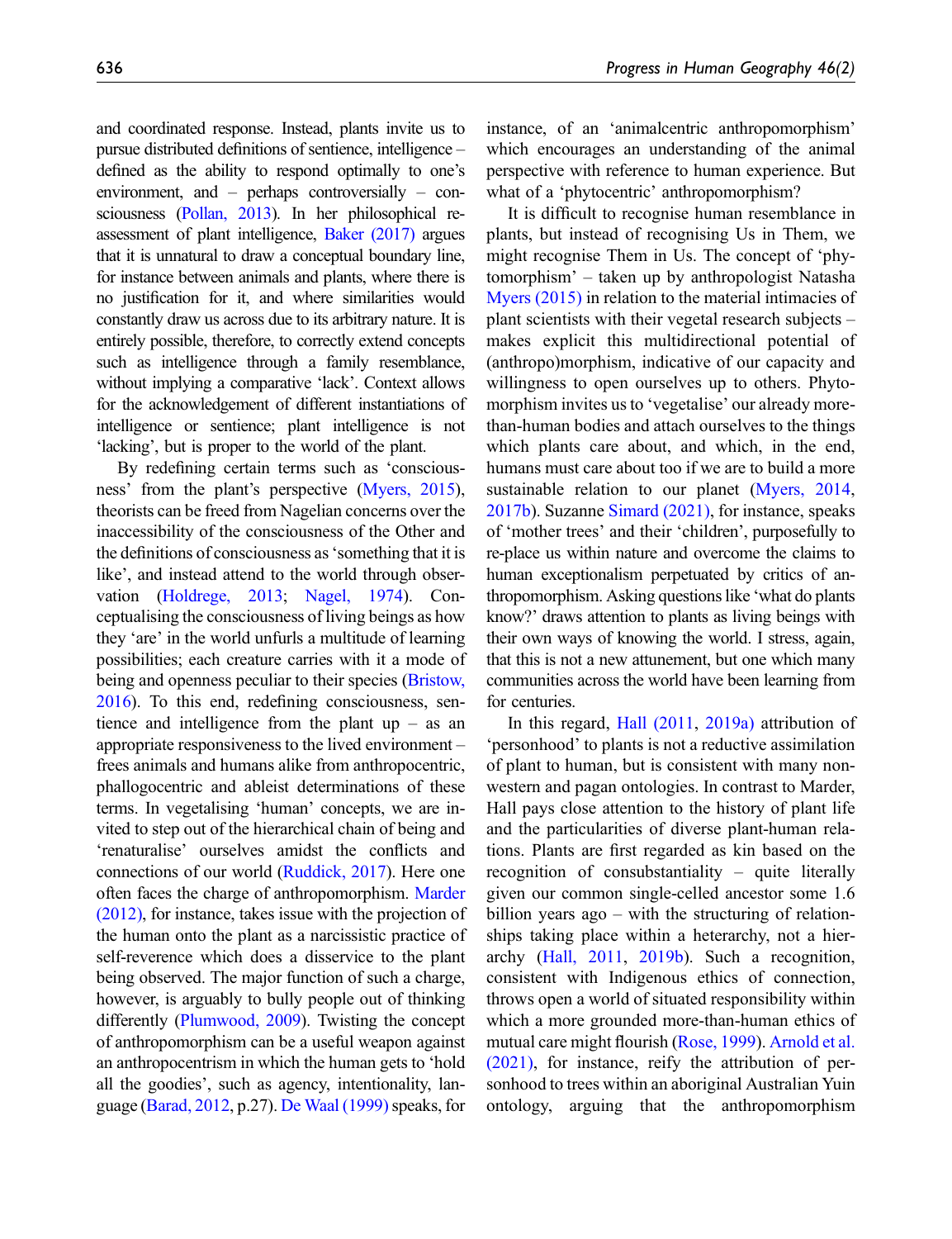inherent in conversing, or 'yarning', with trees opens a space for communication and establishes an intuitive basis for empathy with nonhumans based on the tree as a relative or extension of the body. The emplacement of human, plant, animal and land identities within one another radically reconceptualises the separation of the 'individual' in ways which resonates with the plant's own troubling of this category [\(Arnold et al., 2021](#page-14-3); [Country et al., 2015](#page-15-20)).

Often, when these debates surrounding plantotherness are grounded in real-life observations of plant-human relations, a common line of argument emerges that plant bodies are both the same as and different from human and animal bodies [\(Atchison](#page-14-1) [and Head, 2013](#page-14-1)). For Atchison and Head, the plant perspective opens up new ways of thinking about life as a process in which common capacities manifest themselves in different material forms. Understanding the specific differences of plant bodies does not, therefore, preclude a form of human-plant relation based on a politics of recognition or shared intuition, but instead invites us to trouble this binary of same/different. [Krzywoszynska \(2015\),](#page-18-3) for instance, explores the difficulties presented by plant alterity in farm work which result in plant-human relations often being considered in terms of control rather than care. She describes the relations of farmworkers with vines as based both on the recognition of never fully 'knowing' the plant, as well as the intuitive actions that emerge from the close relationships formed between workers and plant. 'Intuition' is an interesting term to unpick, arguably denoting a pre-conscious recognition of a shared 'aliveness' between human and plant. What might the charismatic growth of spring-vines compared with static winter-vines tell us about the flux of plant otherness/resemblance through place and time?

The tracing of similarities between people and plants has a practical purpose in everyday life, as a basis for recognising how we are always already affected by plants, and as a means of developing relations of empathy which might benefit plants in human projects such as wildlife conservation [\(Margulies et al., 2019](#page-18-14)). Once this basis has been established, we might learn to attune ourselves more closely to plant difference, opening up our sensoriums to develop new capacities to act with and among plants [\(Jones, 2019;](#page-17-8) [Myers, 2018\)](#page-19-0). Learning to be affected by plants is not a linear process; at different times and in different spaces it involves the differential recognition of plant-otherness or similarity as the situation invites. Interrogating the challenges involved in 'knowing' plants does not lessen the imperative to make the attempt. The concept of plant personhood mistakenly rejected by Marder as naïve and problematic simply seeks to emphasise connection in recognition of shared characteristics. As put by [Hall](#page-17-19) [\(2019a,](#page-17-19) p.9), 'in a world in which human societies have constructed and emphasised difference in order to justify domination…the ethic of connection is a powerful countervailing force'. Thinking with plants pushes us away from taking the individual as the locus of ethics, inviting us to think through life as connection, and the experience of living as multiple, contingent and changing [\(Sandilands, 2016a](#page-20-19)).

## <span id="page-8-0"></span>V Plant Ethics

How, then, might we conceptualise the ethical standing of plants? As remarked by [Sandilands](#page-20-20) [\(2016b](#page-20-20), p.244), there are many 'philosophical and practical quagmires' surrounding plant agency, in particular their ability to experience stress. A foundational critique in CPS starts from the position that the zoocentrism promoted by animal theorists as a supposed antidote to anthropocentrism has, at times, placed value on certain kinds of 'sentient' creatures based on human resemblance; the types of pain or cognitive experiences of suffering that we can recognise in ourselves ([Marder, 2014\)](#page-18-15). Instead of displacing the human, we end up reifying our status as an ethical and ontological yardstick amongst bios. As explored in the previous section, extending concepts such as sentience to plants invites a rethinking of our ethical and moral obligations to plant life. This ethical rethinking collides with difficult questions of diet, climate change, race and capital amongst others – how can we best value plants within their entangled relations with other beings?

What a 'plant ethics' should look like is up for debate; proponents have advanced utilitarian, relational and neo-Aristotelian arguments, as well as those based on inherent worth [\(Hall, 2009;](#page-17-12) [Kallhoff et al.,](#page-18-16) [2018](#page-18-16)). The recognition of sentience in living beings –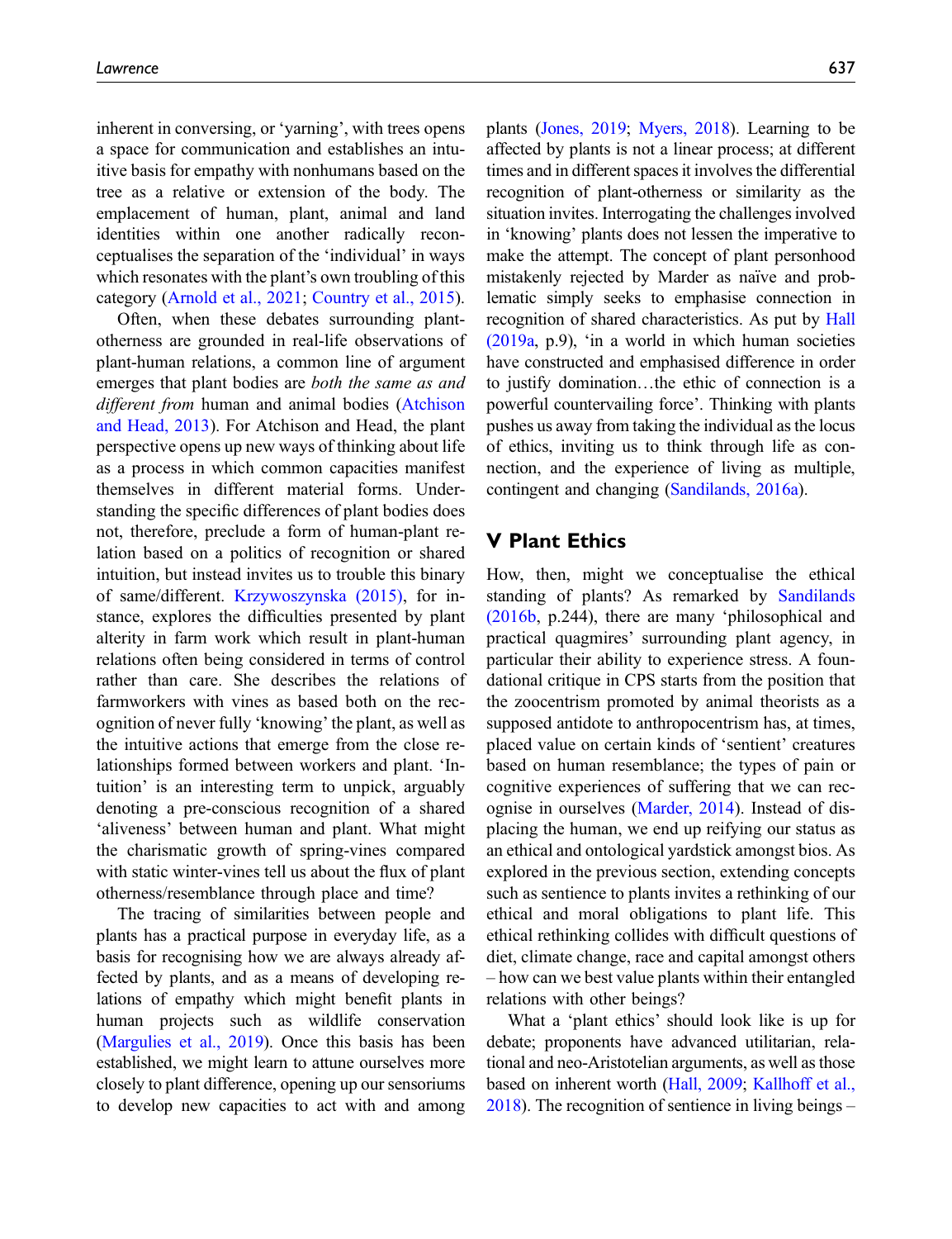defined as the having-of interests, such as the avoidance of pain and the experience of happiness – has typically been important in asserting a claim to ethical consideration ([Pelizzon and Gagliano, 2015](#page-19-22)). As plant neurobiologists have shown, plants very much have interests; they recognise and respond to danger and stress, and whilst they do not cognitively experience 'happiness', they have determinate conditions for flourishing. Indeed, Baluška  $(2016)$  points to plant synthesis of the stress-response hormone ethylene – which acts as a powerful anaesthetic in animals – as evidence of some form of negative experience in plants. Of course it must be acknowledged that 'experience' cannot be taken in the cognitive sense that it is often understood due to the plants' lack of a central nervous system, but it should rather be read as an invocation to torque our understandings of consciousness or 'experience', in order to rough out an ethics from the plant's point of view. This suggestion is, of course, not uncontroversial, as [Marder and](#page-18-17) [Francione \(2012\)](#page-18-17) debate around what this might mean for vegan ethics exemplifies.

When considering the plausibility of plant sentience and ethics, many plant theorists are drawn towards the logical quandary of how to make ethical food choices in light of the fact that almost all possible foods are drawn from sentient beings. The screaming lettuce has long been a subject of humour and ridicule (see [Morton, 2019](#page-19-23)), but what sort of ethical transformations might be prompted if it were taken seriously? [Marder \(2013\)](#page-18-8), for instance, advocates for an 'eating like a plant', calling for greater local consumption and a 'refusal to regulate the human relation to plants on the basis of commodity-economic logic' (p.185). How should a vegan ethics respond to the acknowledgement that all consumption involves some form of violence and death? This acknowledgement does not seek to denigrate the suffering of animals by means of comparison; clearly a vegan diet also paradoxically ensures that fewer plants are consumed overall. One engagement by [Gaard \(2017\)](#page-16-17), following Plumwood, outlines an ecofeminist approach to this problem, based in a contextual moral veganism which is rooted in grounded ecological relations rather than universal rules or ultimate moral destinations. Whilst individual dietary choice is all very well, it is also essential to step into the ethical 'quagmire' of plant instrumentalism which underpins our system of industrial agriculture. Fake meat is a particularly fertile site for thinking through the ethics of plant-based consumption; an industry projected to be worth \$85 billion in the next decade ([Sexton, 2018;](#page-21-16) [Willey,](#page-21-17) [2021](#page-21-17)). Willey's queer analysis of the fake meat industry reads pleasure and harm together, providing an excellent example of how complex multispecies ethics can be read alongside sustained attention to human categories such as class and sexuality. Crucially, as [Willey \(2021,](#page-21-17) p.245) puts it, 'it goes without saying that plant foods are also the fruits (and vegetables as it were) of relations of violence and exploitation that affect our human and nonhuman kin'.

A key concern within multispecies work in general is ensuring that the 'human' does not become an undifferentiated mass within analysis; specificity of language is important in order to retain an ethical precision. Certain terms such as 'native', 'cultivation', and 'colony', for instance, have a multireferential capacity within the English language which allows them to travel freely between plant, bacteria and human [\(Hartigan, 2015](#page-17-20)). [Hartigan](#page-17-21) [\(2017\)](#page-17-21) similarly explores the concept and language of race which historically crosses over into the plant kingdom as a biological category below subspecies and above strain, drawing attention to those powerladen dealings with plants which come to venerate certain species relations at the cost of others. These types of linguistic slippages can be useful in drawing attention to how the boundaries between nature and culture are actively configured and reconfigured [\(Biermann, 2016\)](#page-15-21).

Scholars writing about native plants, for instance, have considered the 'planting and displanting' of both humans and plants within settler colonial projects in order to trouble critiques which hold that species nativism represents a thinly veiled antiimmigrant xenophobia [\(Mastnak et al., 2014\)](#page-18-18). Haraway and Tsing's 'Plantationocene' concept similarly endeavours to foreground the violent entanglements of human and plant bodies and their centrality to historical (and contemporary) projects of racial capitalism ([Haraway et al., 2016\)](#page-17-22). Haraway et al. have, however, been criticised for the multispecies flattening inherent in the blunt edge of the comparisons drawn between plant and human in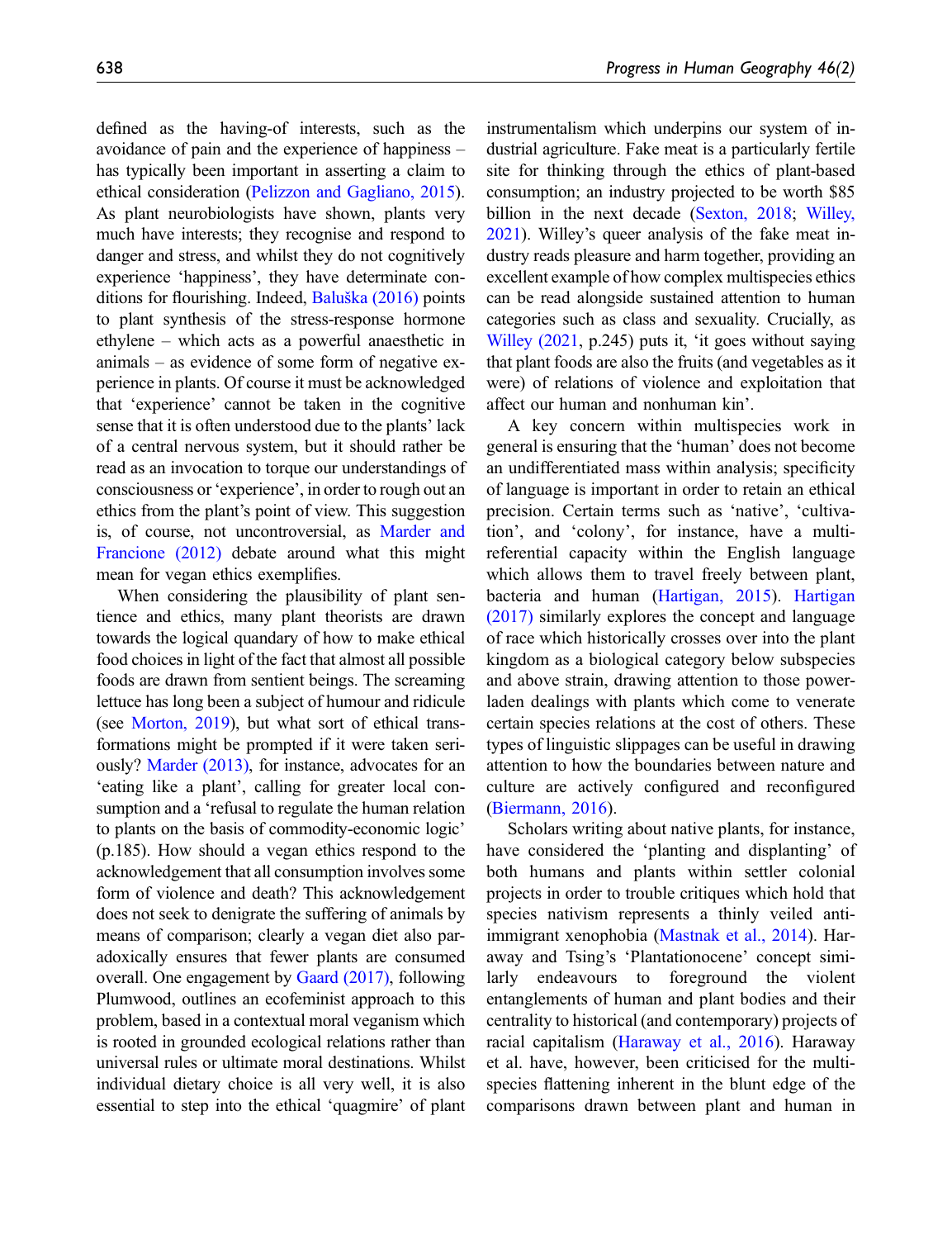referring to plantations as the 'slavery of plants' [\(Davis et al., 2019,](#page-15-8) p.5). As argued by Davis et al., an engagement with existing work within Black and Indigenous geographies and ecologies would help to attend more carefully to the spaces of the plantation, and the specific relations and ruptures forged therein (see [McKittrick, 2013\)](#page-18-19). [King \(2016\),](#page-18-20) for instance, uses a framing of Black fungibility in her approach to the plantation, narrating the historical imagination of Black bodies in seventeenth-century Barbados as plants and vegetation as one specific instantiation of the making-fungible of Black bodies through their porous connections with plants. In tracing the entanglements of human and nonhuman terminology, for instance between the worlds of eugenics and plant breeding [\(Biermann, 2016\)](#page-15-21), a critical eye must be kept on the uneven dynamics of power which permeate these histories when naming and writing the nonhuman.

Geographers have also been active in developing a language to conceptualise the work that plants do within capitalist economies and how it is valued (see [Ernwein et al., 2021](#page-16-18)); a step towards developing more ethical relations with plants not just on the individual or local scale, but on a more industrial and systemic level. Drawing, for instance, on [Perkins](#page-19-24)' [\(2007\)](#page-19-24) characterisation of 'nonsocial labour' within his Marxian actor-network mapping of Dutch elm disease, and [Battistoni \(2017\)](#page-15-22) notion of 'hybrid labour', plant growth has been framed in terms of nonhuman labour ([Ernwein, 2020](#page-16-4); [Palmer, 2020](#page-19-12)). For [Perkins \(2007\)](#page-19-24) and [Palmer \(2020\)](#page-19-12), who considers the work of forests as carbon sinks, this language draws attention to the political power of nonhuman life, critiquing the valuation of plant life as 'natural capital' or 'ecosystem services'. Rather than reducing plants to the status of 'docile workers', the concept of labour is redefined as the metabolic capacity to change the form of matter; an open-ended process not necessarily prescribed by capitalist logics of productivity or efficiency ([Palmer, 2020](#page-19-12)). Conceptualising plants as workers can also draw attention to their active role in shaping the work demanded from the humans who labour alongside them ([Ernwein, 2020;](#page-16-4) [Nyman, 2019\)](#page-19-4). This framing of plants rubs somewhat uneasily up against the tendency towards enchantment which characterises

much plant-thinking, providing a provocative challenge to more emotion-centred readings of planthuman relations. One of the greatest promises of plant-labour as a proposition lies in its binding together of material plant-bodies, their effects, and the larger-scale processes – industrial and non – which they are tied to. As such, a plant ethics cannot by its very nature be limited to the plants themselves, but is inherently multispecies, multi-scalar and 'multi-elemental' – as already conceptualised in certain nonwestern metaphysical traditions, such as the Dakota ethic referenced by [TallBear \(2011\).](#page-21-1)

Such a 'multi-elemental' ethics – for want of a better phrase – draws attention to the soil [\(Puig De la](#page-20-5) [Bellacasa, 2017\)](#page-20-5), to water, fire [\(Eriksen and Ballard,](#page-16-19) [2020\)](#page-16-19) and to what [Coccia \(2019\)](#page-15-13) refers to as the 'ontology of the atmosphere'; the plant's production of the world through its invisible atmospheric 'labour' in which 'every living being is first of all what makes possible the life of others' (p.47). Air is the fundamental commons which intimately ties us to plants, central to our ethical considerations of animals and plants alike through the universal exchange of breath [\(Irigaray and Marder, 2016\)](#page-17-23). As [Pratt](#page-20-21) [\(2018\)](#page-20-21) argues, air quality is a highly significant human health risk, implicated in all major health issues. It is also, of course, a highly unequal resource, with disparities in urban green cover and 'botanies of negligence' becoming crucial sites of socioenvironmental inequality, disproportionately affecting both the air and soil quality and consequently the health of poor neighbourhoods and communities of colour [\(Demos, 2020](#page-16-20); [Shcheglovitova, 2020](#page-21-5)). The social contract of atmospheric production binding plants and humans is central to achieving multispecies justice for both groups, as made concrete in artist Natalie Jeremijenko's experimental positioning of trees as landlords designed to reconceptualise the value system defining our current relations (in [Pratt,](#page-20-21) [2018\)](#page-20-21). Urban and rural spaces demand different plant ethics attuned to their specific multispecies contexts, yet there will always be a tension of scale dictated by the very nature of the plant as simultaneously rooted in context-specific place and outwardly productive of its broader environment. If plants are considered solely in terms of the atmosphere and ecologies they co-constitute, they risk being backgrounded once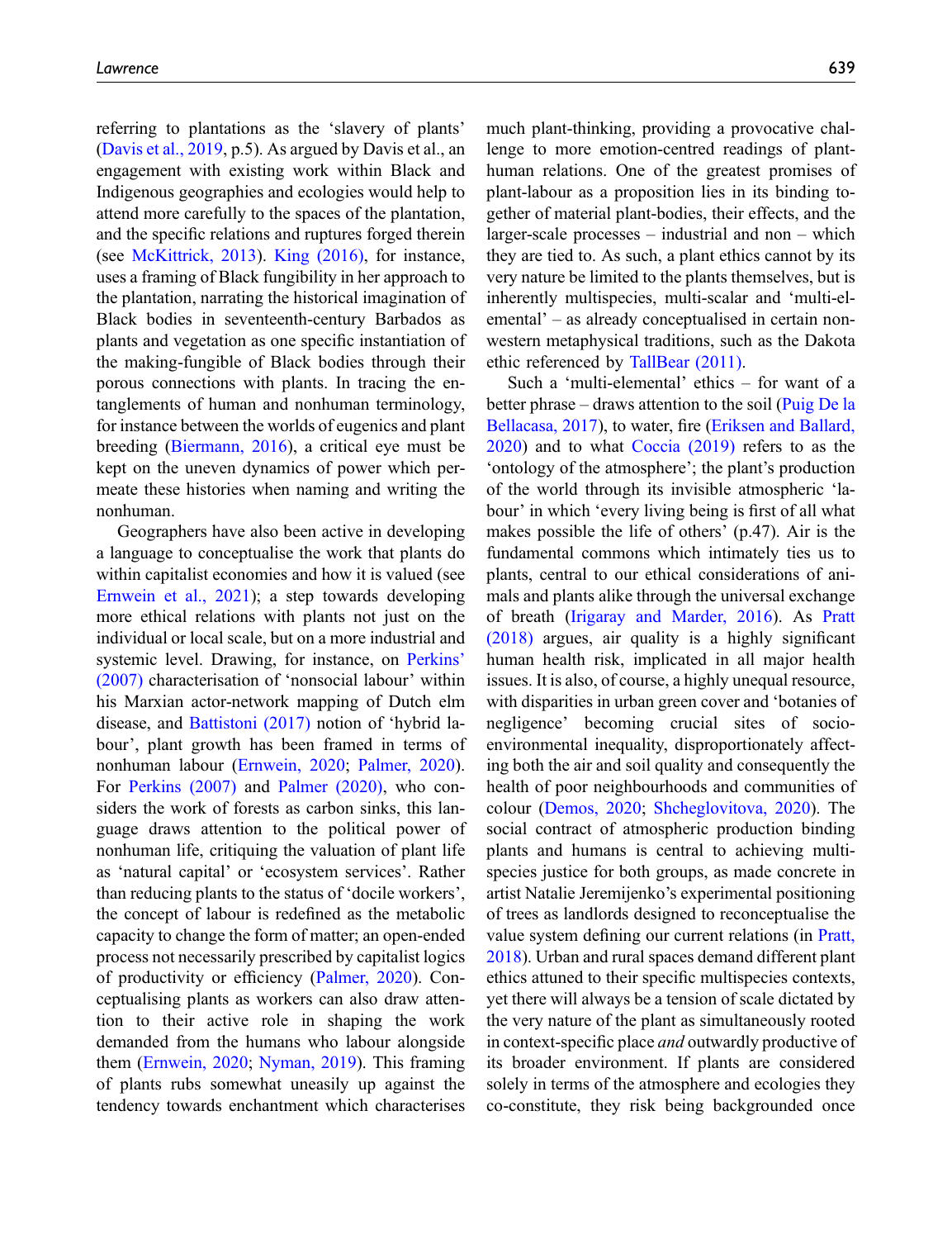## <span id="page-11-0"></span>VI Plant-Human Attunements

Returning to the epigraph of this paper, how might we hear plants sing? Methodological innovation is perhaps the area for which geographers are best recognised within interdisciplinary plant scholarship, in particular the interventions of Hitchings, Head, Atchison and Pitt (see [Ryan, 2011](#page-20-8); [Gibson, 2018a](#page-16-21); [Lodwick, 2019](#page-18-21)). Methodological and theoretical approaches which have been advanced include walking, photography and visual ethnography [\(Hitchings, 2003](#page-17-24); [Hitchings and Jones, 2004\)](#page-17-25), participatory mapping ([Shillington, 2008\)](#page-21-4), the concept of showing and being shown, influenced by Tim Ingold [\(Pitt, 2015](#page-19-25)) and the research strategy of 'following the plant' ([Head and Atchison, 2009](#page-17-0); [Head et al., 2012](#page-17-6)[;Pottinger, 2018](#page-20-2)). Vegetal geographers have also played with written form, experimenting with 'short-story-telling' [\(Phillips and](#page-19-10) [Atchison, 2020](#page-19-10)), photo essays ([Lang, 2018a\)](#page-18-4) and reflexive autoethnography of researcher embodiment [\(Betz, 2020;](#page-15-23) [Jones, 2019\)](#page-17-8). Recent calls for greater experimentation within vegetal geography are allied with agendas within CPS – particularly those emerging from anthropology ([Kirksey, 2014](#page-18-22); [Myers,](#page-19-17)  $2017a$ ) – which typically approach methodological experimentation as transformative of both research and real-world plant-human relations and ethics.

Within CPS, the lively interplay between science, philosophy and art has produced a veritable orchard with fruit ripe for picking by social scientists looking for inspiration. In particular, the idea of 'play' is considered an important orientation towards plant life [\(Marder, 2013](#page-18-8)). 'Play' liberates beings from the realm of necessity and values of efficiency or productivity, and is therefore a useful means of refocusing the lens away from teleological accounts of plants-as-commodities or raw material. Considering plants outside of the logic of utility, even when researching food chains or commercial forestry, leads us to attend to plant bodies in a less instrumental

manner and consider our relations within a broader context of shared life and inherent worth [\(Sandler,](#page-20-22) [2018\)](#page-20-22). As put by [Gibson and Warren \(2020\),](#page-16-3) we need diverse experiments in both epistemology and ontology in order to conjure new worlds into being [\(Myers, 2017c\)](#page-19-26).

Experiment and speculative play with vegetal life invites different modes of attention; a concept much explored by bio-artists seeking to draw audiences' attention to the liveliness of plants [\(Sommerer et al.,](#page-21-18) [2016\)](#page-21-18). Plants challenge us to connect with our somatic and sensory experiences in order to consider the more embodied meaning of sentience as being alive to one's environment. Natasha [Myers \(2017a\)](#page-19-17) pursues this invocation by experimenting with slow shutter-speed photography to document the gestures of living plants, drawing energy diagrams as a means of recording scents. Myers also uses the kinaesthetic attunement of dance – conceived as a universal movement common to both human and nonhuman nature (Schwan,  $2016$ ) – to attend to the rhythms, temporalities and movements of plants explicitly as a means of pushing against the claims of scientific rationalism which disavows nonhuman sentience. The embodiment of Stevie Wonder's Black Orchid by dancer Eartha Robinson in the 1978 documentary The Secret Life of Plants ([Green, 1978\)](#page-16-22) similarly draws visceral lines of phytomorphic connection between plant and person (video available on You-Tube), performing the dissonances of race and urban nature and pointing to the potential of film as a medium for exploring plant-human relationships and plant perspectives, as explored by Amy [Cutler \(2020](#page-15-24) – see also [Gandy and Jasper](#page-19-27)'s (2017) film Natura Urbana). Such literal embodiment of plant performance recognises the creative agency of plants, problematising their fetishisation as aesthetic objects [\(Vieira et al., 2016](#page-21-20)).

Artists who create pieces of 'living art' involving live plants similarly play with the gap between the meanings imposed by humans and the meanings generated by the growth of the plants themselves [\(Beach, 2020](#page-15-25); [Hamilton, 2015;](#page-17-26) [Valentine and Irons,](#page-21-21) [2016\)](#page-21-21). Weeds are especially interesting plants to follow in this context. Lacking determinate biological meaning, the absence of utility inherent in the unruly definition of weeds as plants with 'an innate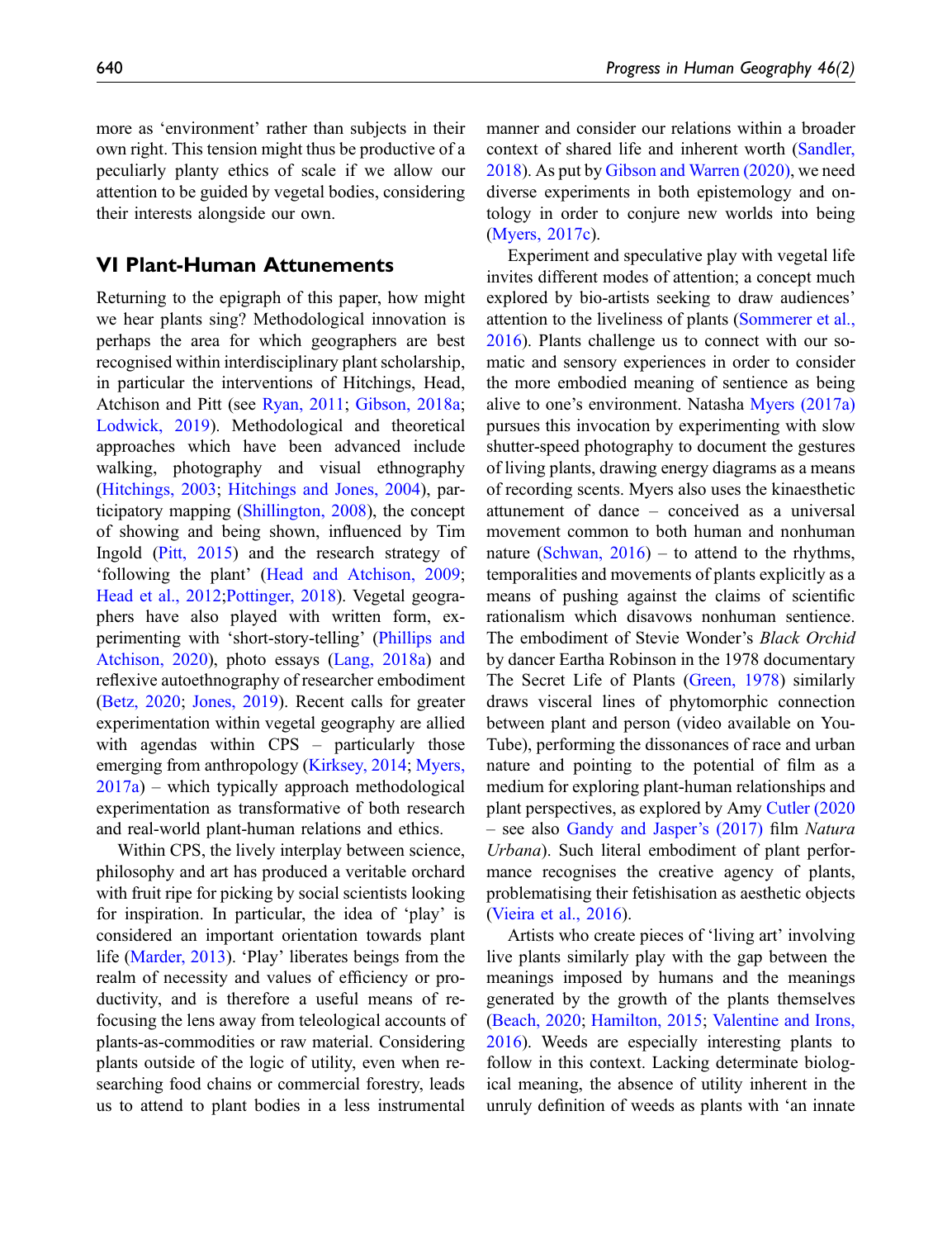disposition to get into the wrong place' [\(Ruskin,](#page-20-23) [1888](#page-20-23), p.64) provides an interesting imaginative space in which to explore the values we place on plant life [\(Lawrence, 2019\)](#page-18-23). The weed reveals the limits to a more-than-human ethics of care, estranged from the utilitarian valuation of productive life. Artist Ellie [Irons \(2017\)](#page-17-27) cultivates 'weeds' in her Sanctuary for Weedy Species, conceptualising them as the perfect companion species for the Anthropocene Age, resonating with Anna Tsing'[s \(2012\)](#page-21-22) concept of 'slow disturbance landscapes' which draw us into collaborative cosmopolitan kinships with those species through which diversity may continue to emerge in the ruins. In facilitating 'play' in these landscapes, art plays a central role in the ontological reappraisal of 'valuable' life, particularly within urban contexts (Gandy and Jasper,  $2020b -$  see [Thorson, 2017](#page-21-23), [Gibson, 2018b](#page-16-24), and [Aloi, 2018](#page-14-10) for further discussion on plants in contemporary art).

As well as considering the multiplicity of planthuman relations grown in the contemporary world, it is also vital to situate them historically in order to acknowledge and critique the structures of power that determine which modes of relation tend to dominate [\(Cieleme](#page-15-14)˛[cka and Szczygielska, 2019](#page-15-14); [Lawrence,](#page-18-24) [2020a\)](#page-18-24). Trees and forests in particular have been given considerable attention within historical geography, as in efforts to trace the colonial and state presences which haunt contemporary 'arboreal biopolitics' and understandings of forest spaces ([Davis](#page-15-26) [and Robbins, 2018](#page-15-26); Griffi[n, 2010](#page-16-25)), the role of trees in protest and resistance ([Cloke and Jones, 2004](#page-15-27); Griffi[n, 2008\)](#page-16-26) and the securitisation of nation states [\(Biermann, 2016;](#page-15-21) [Ginn, 2008](#page-16-27)). The socio-political lives of trees are more conspicuous than those of other plants due in part to their slower and more legible timescales, as well as their firm rootedness in space which allows individual trees to be imbued with intergenerational meaning and emotion (see [Rival, 1998](#page-20-24)).

By contrast, other vegetal forms, such as the flower, are defined more by material instability, granting them the ability to represent an image of impermanent vegetal mass beyond individual plantbodies, demanding alternative modes of approach [\(Lawrence, 2020b\)](#page-18-25). One of the key contributions of CPS, then, is to shift attention away from the

rootedness of plants and the fixity of the individual, troubling our conceptions of scale and what actually constitutes 'individual' beings – vegetal and otherwise [\(Aloi, 2019;](#page-14-11) [Pitt, 2021\)](#page-20-25). Plant bodies are not contained within a finite skin, but can spread rhizomatically until we are not quite sure whether we can count ten primroses beneath the oak or only one; fifty aspens or one suckering clonal colony. Their permeable boundaries challenge assemblage thinking and fundamentally disrupt the lines drawn between subject/environment ([Coccia, 2019;](#page-15-13) [Tsing,](#page-21-24) [2015\)](#page-21-24). In pursuing these provocations, (historical) geographers can borrow approaches from the flourishing body of work emerging from the intersections of literary ecocriticism and CPS.

Literary studies is one of the fastest growing areas within CPS, with scholars concerned with rehabilitating literary plants from their typically backgrounded designation as 'environment', and considering the ways in which a 'phytopoetics' might help us to understand abstract notions like space and time in different ways (see [Laist, 2013](#page-18-26); [Jacobs, 2019;](#page-17-28) [Becher, 2020\)](#page-15-28). Following the approaches of literary scholars to the trans-corporeality of human and plant bodies ([Alaimo, 2018](#page-14-12); [Streit Krug, 2013\)](#page-21-25) – how bodily boundaries are co-constructed and crossed – can help researchers playing with plant shadows in archives. Accessing plants' 'voices' in archives can be challenging, since they have almost always been translated by at least one human voice or hand, sometimes more. Patricia [Vieira \(2019\),](#page-21-26) for instance, proposes 'phytographia' as a mode of reading vegetal inscription in both the materialities and literary content of writing. Again, this is an experimental orientation, inviting us to listen to the vegetal kingdom in different ways.

In experimenting with plants in theory and practice, the question of ethics re-emerges; to what extent might plants be considered research 'participants', and how might this transform our approaches to them ([Bastian, 2017\)](#page-15-29)? [Pitt \(2017\),](#page-19-8) for instance, experiments with positioning plants as 'experts' and considers planty research as an apprenticeship. Whilst retaining a healthy scepticism as to the practical challenges of involving plants in the decision-making process (see [Atchison and Head,](#page-14-13) [2017\)](#page-14-13), Pitt argues that it is the questions asked in this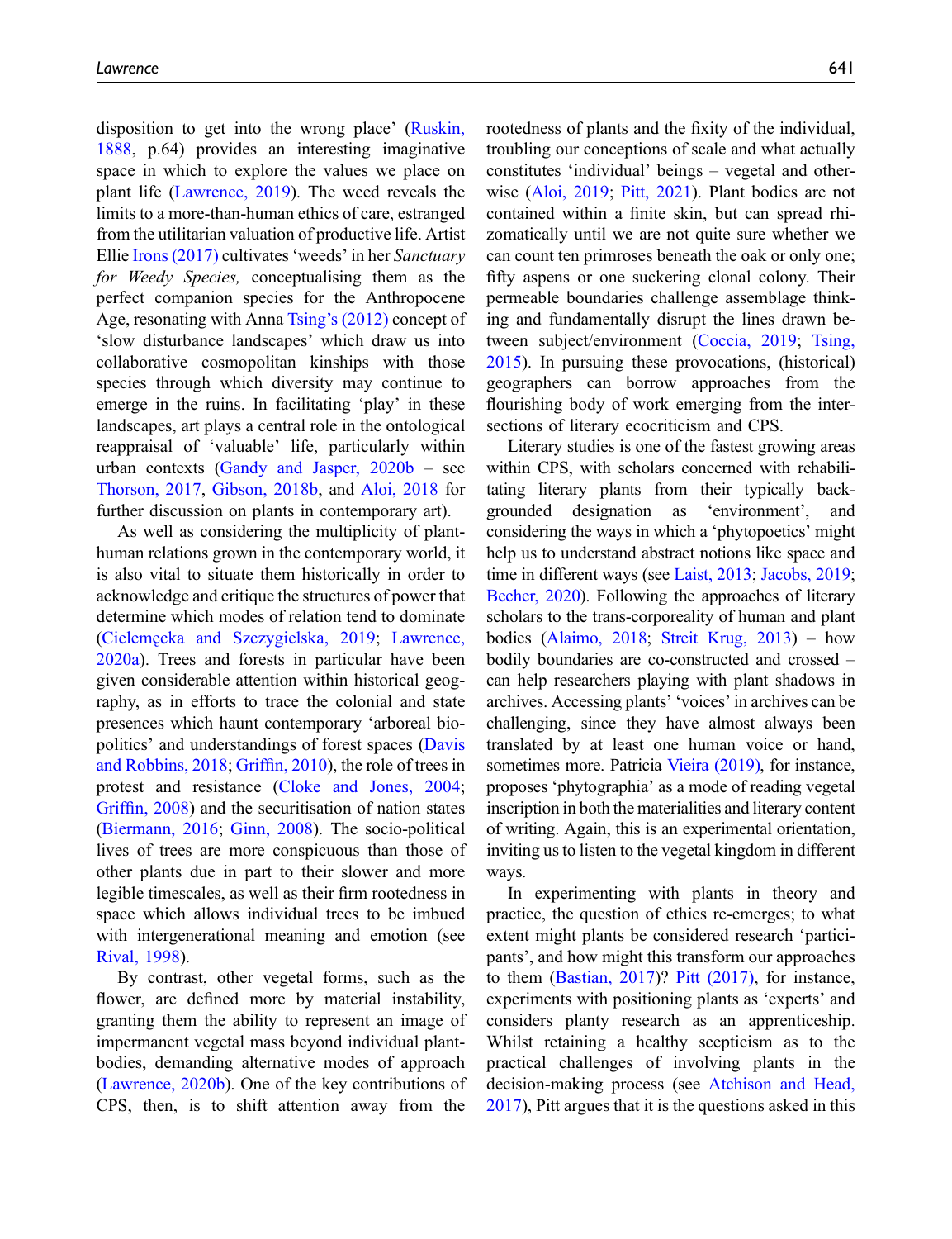process which are most valuable. Importantly, the question of who is this research for? In considering plants more seriously as 'participants', we are pushed to consider what research 'aims' looks like from the plant's perspective. This leads us to pursue lines of conversation which flow not only across species and disciplinary boundaries, but also between academic and non-academic worlds ([Dyke et al., 2018](#page-16-28)). Much geographical work on plant biosecurity in particular pursues these experimental provocations, asking how we might better 'live with' invasive species or plant disease in practice, constructing a new politics for biosecurity which can more deftly respond to 'life's capacity for emergence' ([Tsouvalis, 2019,](#page-21-6) p.3, [Atchison, 2015](#page-14-14)). As put by Myers (in [Lomeña, 2020](#page-18-27)), if we thought like a plant, we would pay more attention to what we put in our water, air and soil. It is the questions we ask ourselves as researchers when planty 'participants' are taken seriously that push research further towards eventual aims of expressing alternative futures of living well with plants.

## VII Conclusion

The work in critical plant studies introduced in this paper has turned the theoretical soil of more-thanhuman scholarship, drawing attention to the specificities of working with plants, from how to deal with their ontological 'otherness' to their troubling of ethical frameworks and demanding of new methodological attunements. Much of this work maintains a high level of fluidity across disciplinary lines, allowing for a truly holistic approach to plant life. Geographers have contributed to the unfurling of CPS as a project from the start, calling for greater attention to 'vegetal politics' in tackling head-on the persistent backgrounding of plants within our discipline, as well as proposing innovative methodologies through which to practically approach plant difference [\(Atchison and Head, 2013](#page-14-1); [Ginn, 2016;](#page-16-1) [Head et al.,](#page-17-6) [2012;](#page-17-6) [Pitt, 2015\)](#page-19-25). Within geography, however, the bias towards animal life remains significant.

Meaningfully involving plants within our reconsideration of the more-than-human pushes us beyond a zoocentric ethics of care based on recognisable animal sentience, instead forcing us to confront the uncomfortable reality of an entangled vegetal ethics of life built partially around necessary violence and harm ([Hall, 2019b\)](#page-17-14). Here, food geographies in particular stand to gain from confronting the future of plant-based proteins in order to centre plants and their inorganic associates both in terms of ethics and in questioning the ecological implications of such dietary shifts. The urgency of the current ecological crisis [\(Ryan, 2016](#page-20-26)) similarly compels a need to populate the ground with stories of plant experimentation in the face of climate change, which geographers are well-placed to provide (see [Klocker](#page-18-28) [et al., 2018](#page-18-28); [Gibson and Warren, 2020](#page-16-3)). In particular, the important role of urban forests in climate change mitigation demands critical insights into planthuman relations to supplement more quantitative studies of tree planting and policy ([Saldarriaga et al.,](#page-20-27) [2020;](#page-20-27) [Phillips and Atchison, 2020\)](#page-19-10).

Despite the relative lack of disciplinary identity, the 'field' – or amorphous shrubland – of vegetal geography is currently flourishing. This paper has drawn attention to the work going on within this area in the hope that geographers interested in the more-thanhuman might begin to think more carefully about the plants that feature in their work, be they living or dead, transformed into food or commodity. It has also sought to identify certain areas of cross-disciplinary conversation in order to more formally 'introduce' scholars within CPS to these geographical contributions. 'Vegetal geography'should remain an outwardlooking informal community, but one which is seen to actively contribute to interdisciplinary developments in plant studies. My hope in drawing these two 'fields' together in this forum is that greater cross-pollination between geography and CPS is encouraged.

I began this paper asking what it means to hear plants. Rather than stopping at the perceived ontological otherness of plants and the inaccessibility of their experience to humans, I have argued that we should hold the shared similarities and differences of plant life carefully in balance in order to construct a viable ethics of engagement. Speaking of the plant as a 'who' not a 'what' ([Kimmerer, 2013](#page-18-0)) and redefining certain terms such as intelligence, sentience, or agency from the plant-up provides a basis for empathy – a linguistic bridge around which relationships of care can be built ([Hall, 2011\)](#page-17-3). The plant draws attention to a multiplicity of vegetal scales,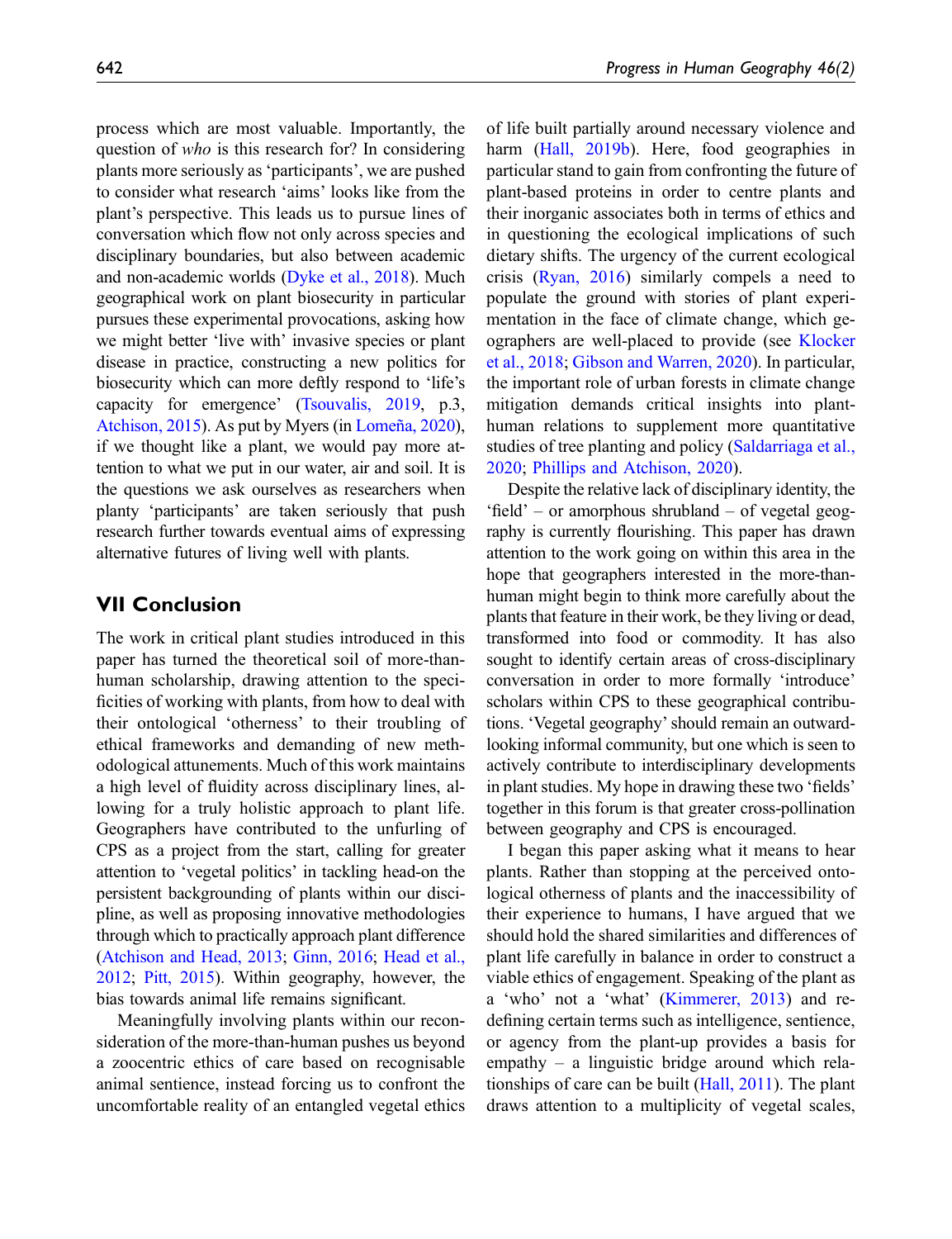from the individual leaf to the whole atmosphere, challenging our ethical and ontological frameworks. We must enter into dialogue with plants to imagine and create new worlds [\(Plumwood, 2009\)](#page-20-17), and although this can necessarily only be drawn through a human lens, this should not stop us from trying; from experimenting, playing and sensitising ourselves to the plant kingdom.

Listening to plants takes us out of ourselves, out of our heads and our neural networks. It pushes us to consider the world from alternative, embodied perspectives. Plants are already central to our everyday lives and socio-economies, waiting for us to recognise them as kin and collaborators in our coproduction of ecologically sustainable futures. There are many ways to listen to a plant – attune yourself, and see what you hear.

#### Acknowledgements

I would like to thank the two anonymous reviewers for their engagement with this work and their constructive feedback, which substantially improved the manuscript. I am grateful to Marion Ernwein and Rogelio Luque Lora for their draftreading and advice, Phil Howell for his encouragement, and Matt Hall for his conversation. All shortcomings and oversights are my own.

#### Declaration of conflicting interests

The author(s) declared no potential conflicts of interest with respect to the research, authorship, and/or publication of this article.

#### Funding

The author(s) disclosed receipt of the following financial support for the research, authorship, and/or publication of this article: This article was supported by AHRC.

#### ORCID iD

Anna M Lawrence **b** [https://orcid.org/0000-0003-4998-](https://orcid.org/0000-0003-4998-8761) [8761](https://orcid.org/0000-0003-4998-8761)

#### Notes

<span id="page-14-5"></span>1. CPS is a nebulous collective, rather than an institutionalised field. The literature discussed here is my attempt at pulling together some of the key voices.

#### References

- <span id="page-14-12"></span>Alaimo S (2018) Trans-corporeality. In: Braidotti R and Hlavajova M (eds), Posthuman Glossary. London: Bloomsbury, pp. 435–438.
- <span id="page-14-11"></span>Aloi G (2019) Sorely visible: plants, roots, and national identity. Plants, People, Planet 1(3): 204–211.
- <span id="page-14-10"></span><span id="page-14-6"></span>Aloi G (2020) Editorial. Antennae 51: 10–11.
- Aloi G (ed), (2018) Why look at plants? In: The Botanical Emergence in Contemporary Art, Leiden: Brill Rodopi.
- <span id="page-14-7"></span>Alpi A, Amrhein N, Bertl A, et al. (2007) Plant neurobiology: no brain, no gain? Trends in plant science 12(4): 135–136.
- <span id="page-14-2"></span>Argüelles L and March H (2021) Weeds in action: Vegetal political ecology of unwanted plants. Progress in Human Geography. [https://doi.org/10.1177/](https://doi.org/10.1177/03091325211054966) [03091325211054966.](https://doi.org/10.1177/03091325211054966)
- <span id="page-14-3"></span>Arnold C, Atchison J and McKnight A (2021) Reciprocal relationships with trees: rekindling Indigenous wellbeing and identity through the Yuin ontology of oneness. Australian Geographer 52(2): 131–147. DOI: [10.1080/00049182.2021.1910111.](https://doi.org/10.1080/00049182.2021.1910111)
- <span id="page-14-14"></span>Atchison J (2015) Experiments in co-existence: the science and practices of biocontrol in invasive species management. Environment and Planning A: Economy and Space 47(8): 1697–1712.
- <span id="page-14-1"></span>Atchison J and Head L (2013) Eradicating bodies in invasive plant management. Environment and Planning D: Society and Space 31(6): 951–968.
- <span id="page-14-13"></span>Atchison J and Head L (2017) Rethinking ethnobotany? A methodological reflection on human-plant research. In: Bastian M, Jones O, Moore N, et al. (eds), Participatory Research in More-than-human Worlds. London: Routledge, pp. 178–191.
- <span id="page-14-0"></span>Atchison J and Phillips C (2020) Plant geographies. In: Kobayashi A (ed), International Encyclopaedia of Human Geography. 2nd edition. Amsterdam, Netherlands: Elsevier, 10, pp. 163–170.
- <span id="page-14-8"></span>Baker NE (2017) The Intelligence of plants and the problem of language: a wittgensteinian approach. In: Gagliano M, Ryan JC and Vieira P (eds), The Language of Plants: Science, Philosophy, Literature. Minneapolis: University of Minnesota Press, pp. 136–154.
- <span id="page-14-9"></span>Baluška F (2016) Should fish feel pain? a plant perspective. Animal Sentience 3(16): 1–7.
- <span id="page-14-4"></span>Barad K (2007) Meeting the Universe Halfway. Durham: Duke University Press.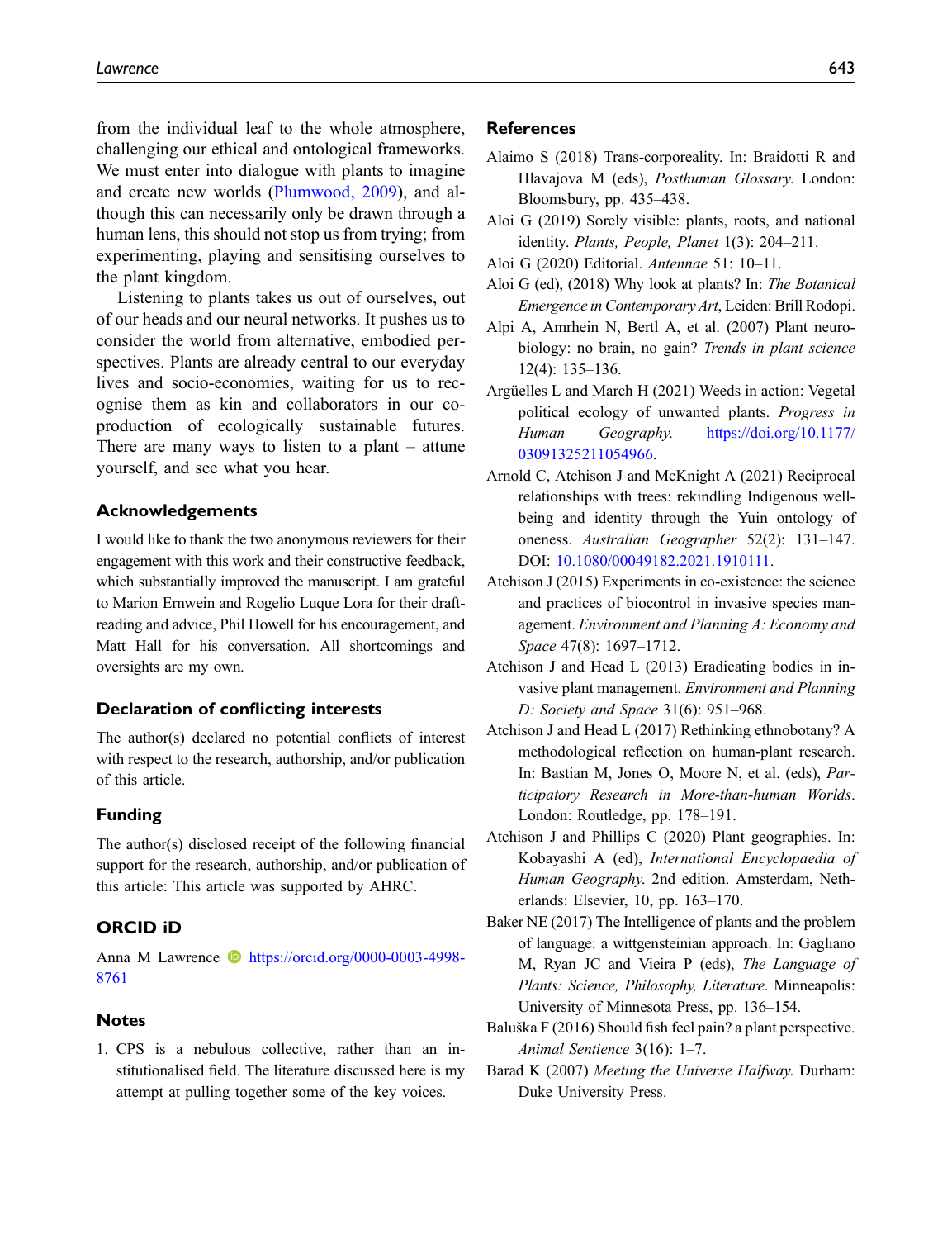- <span id="page-15-18"></span>Barad K (2012) Nature's queer performativity. Women, Gender and Research 1-2: 25–53.
- <span id="page-15-9"></span>Barker K (2008) Flexible boundaries in biosecurity: accommodating gorse in Aotearoa New Zealand. Environment and Planning A 40: 1598–1614.
- <span id="page-15-10"></span>Barker K and Francis RA (eds), (2021) Routledge Handbook of Biosecurity and Invasive Species. London: Routledge.
- <span id="page-15-29"></span>Bastian M (2017) Towards a more-than-human participatory research. In: Bastian M, Jones O, Moore N, et al. (eds), Participatory Research in More-thanhuman Worlds. London: Routledge, pp. 1–25.
- <span id="page-15-3"></span>Bastian M (2012) Fatally confused: telling the time in the midst of ecological crises. Environmental Philosophy 9(1): 23–48.
- <span id="page-15-15"></span>Battaglia D (2017) Aeroponic gardens and their magic: plants/persons/ethics in suspension. History and Anthropology 28(3): 263–292.
- <span id="page-15-22"></span>Battistoni A (2017) Bringing in the work of nature: from natural capital to hybrid labor. Political Theory 45(1): 5–31.
- <span id="page-15-20"></span>Country B, Wright S, Suchet-Pearson S, et al. (2015) Working with and learning from country: decentring human authority. Cultural Geographies 22(2): 269–283.
- <span id="page-15-25"></span>Beach M (2020) Propagations. Available at: [http://www.](http://www.matthewbeach.org/) [matthewbeach.org/](http://www.matthewbeach.org/) (accessed 1 June 2021).
- <span id="page-15-28"></span>Becher C (2020) Conference Report on "Vegetal Poetics: Narrating Plants in Culture and History". KULT\_online 61. Available at: [https://journals.ub.uni-giessen.de/](https://journals.ub.uni-giessen.de/kult-online/article/view/1015/1204) [kult-online/article/view/1015/1204](https://journals.ub.uni-giessen.de/kult-online/article/view/1015/1204) (accessed 29 October 2020).
- <span id="page-15-0"></span>Bennett J (2010) Vibrant Matter: A Political Ecology of Things. Durham: Duke University Press.
- <span id="page-15-6"></span>Besky S and Padwe J (2016) Placing plants in territory. Environment and Society Advances in Research 7: 9–28.
- <span id="page-15-23"></span>Betz M (2020) Pruning the community orchard: methods for navigating human-fruit tree relations. Geographical Review 110(1–2): 224–237.
- <span id="page-15-7"></span>Bhatti M, Church A, Claremont A, et al. (2009) 'I love being in the garden': enchanting encounters in everyday life. Social and Cultural Geography 10(1): 61-76.
- <span id="page-15-21"></span>Biermann C (2016) Securing forests from the scourge of chestnut blight: the biopolitics of nature and nation. Geoforum 75: 210–219.
- <span id="page-15-11"></span>Brenner ED, Stahlberg R, Mancuso S, et al. (2006) Plant neurobiology: an integrated view of plant signaling. Trends in Plant Science 11(8): 413–419.
- <span id="page-15-4"></span>Brice J (2014) Attending to grape vines: perceptual practices, planty agencies and multiple temporalities in Australian viticulture. Social and Cultural Geography 15(8): 942–965.
- <span id="page-15-17"></span>Bristow T (2016) Wild memory as an anthropocene heuristic: cultivating ethical paradigms for galleries, museums and seed banks. In: Vieira P, Gagliano M and Ryan J (eds), The Green Thread: Dialogues with the Vegetal World. Lanham: Lexington Books, pp. 81–106.
- <span id="page-15-16"></span>Buchanan A (2014) Are plants altruistic? Available at: [http://](http://ecodevoevo.blogspot.co.uk/2014/01/are-plants-altruistic.html) [ecodevoevo.blogspot.co.uk/2014/01/are-plants-altruistic.](http://ecodevoevo.blogspot.co.uk/2014/01/are-plants-altruistic.html) [html](http://ecodevoevo.blogspot.co.uk/2014/01/are-plants-altruistic.html) (accessed 21 March 2018).
- <span id="page-15-1"></span>Carter GF (1946) The role of plants in geography. Geographical Review 36(1): 121–131.
- <span id="page-15-12"></span>Chamovitz D (2017) What a Plant Knows: A Field Guide to the Senses. New York: Farrar, Straus and Giroux.
- <span id="page-15-14"></span>Cieleme˛cka O and Szczygielska M (2019) Thinking the feminist vegetal turn in the shadow of douglas-firs: an interview with catriona sandilands. Catalyst: Feminism, Theory, Technoscience 5(2): 1–19.
- <span id="page-15-27"></span>Cloke PJ and Jones O (2004) Turning in the graveyard: trees and the hybrid geographies of dwelling, monitoring and resistance in a Bristol cemetery. Cultural Geographies 11: 313–341.
- <span id="page-15-13"></span>Coccia E (2019) The Life of Plants: A Metaphysics of Mixture. Cambridge: Polity Press.
- <span id="page-15-2"></span>Cooke B and Lane R (2015) Re-thinking rural-amenity ecologies for environmental management in the Anthropocene. Geoforum 65: 232–242.
- <span id="page-15-5"></span>Cooke B and Lane R (2018) Plant-human communing: navigating enclosure, neoliberal conservation, and plant mobility in exurban landscapes. Annals of the American Association of Geographers 108(6): 1715–1731.
- <span id="page-15-24"></span>Cutler A (2020) The cultivator Amy Cutler. Available at: [https://amycutler.net/](https://amycutler.net/films)films (accessed 15 November 2020).
- <span id="page-15-26"></span>Davis DK and Robbins P (2018) Ecologies of the colonial present: pathological forestry from the taux de boisement to civilized plantations. Environment and Planning E: Nature and Space 1(4): 447-469.
- <span id="page-15-8"></span>Davis J, Moulton AA, Van Sant L and Williams B (2019) Anthropocene, capitalocene, plantationocene? a manifesto for ecological justice in an age of global crises. Geography Compass 13(5): e12438.
- <span id="page-15-19"></span>De Waal FBM (1999) Anthropomorphism and anthropodenial: consistency in our thinking about humans and other animals. Philosophical Topics 27(1): 255–280.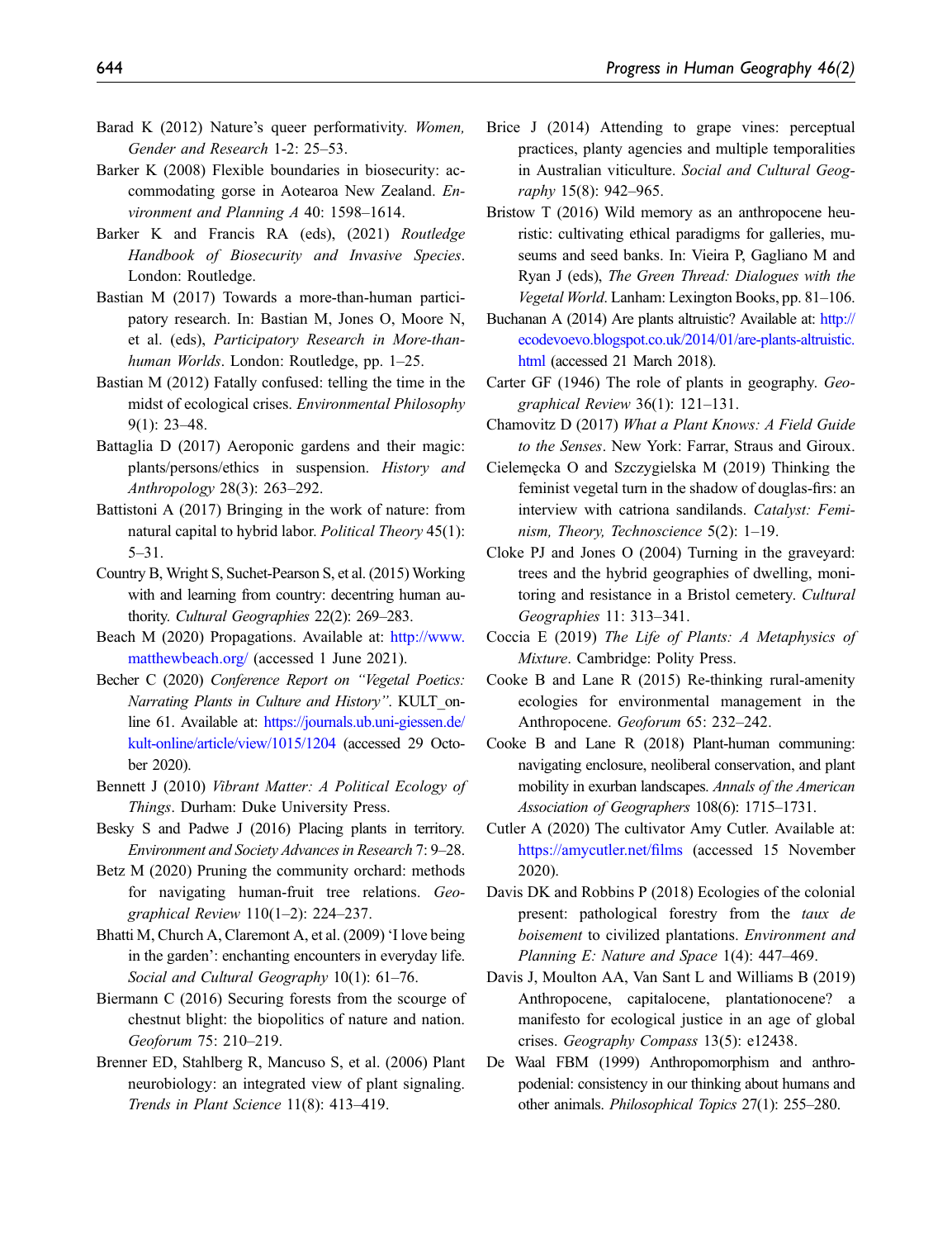- <span id="page-16-20"></span>Demos TJ (2020) Toxic tour: Houston's environmental apartheid and institutional liberation. In: Gandy M and Jasper S (eds). The Botanical City. Berlin: Jovis, 146–160.
- <span id="page-16-5"></span>Doody BJ, Perkins HC, Sullivan JJ, et al. (2014) Performing weeds: Gardening, plant agencies and urban plant conservation. Geoforum 56: 124–136.
- <span id="page-16-28"></span>Dyke A, Geoghegan H and De Bruin A (2018) Towards a more-than-human approach to tree health. In: Urquhart J, Marcano M and Potter C (eds), The Human Dimensions of Forest and Tree Health: Global Perspectives. London: Palgrave Macmillan, pp. 445–470.
- <span id="page-16-19"></span>Eriksen C and Ballard S (2020) Alliances in the Anthropocene: Fire, Plants, and People. Singapore: Palgrave Macmillan.
- <span id="page-16-4"></span>Ernwein M (2020) Bringing urban parks to life: the morethan-human politics of urban ecological work. Annals of the American Association of Geographers 111(2): 559–576. DOI: [10.1080/24694452.2020.1773230](https://doi.org/10.1080/24694452.2020.1773230).
- <span id="page-16-18"></span>Ernwein M, Ginn F and Palmer J (2021) The Work that Plants Do: Life, Labour and the Future of Vegetal Economies. Berlin: Transcript Verlag.
- <span id="page-16-2"></span>Exner A and Schützenberger I (2018) Creative natures. community gardening, social class and city development in Vienna. Geoforum 92: 181–195.
- <span id="page-16-10"></span>Fleming J (2017) Toward vegetal political ecology: Kyrgyzstan's walnut-fruit forest and the politics of graftability. Geoforum 79: 26–35.
- <span id="page-16-14"></span>Foster L (2019) Critical perspectives on plants, race, and colonialism: An introduction. Catalyst: Feminism, Theory, Technoscience 5(2): 1–6.
- <span id="page-16-17"></span>Gaard G (2017) Critical ecofeminism: interrogating 'meat,' 'species,' and 'plant. In: Potts A (ed), Meat Culture. Leiden: Brill, pp. 264–287.
- <span id="page-16-12"></span>Gagliano M (2018) Thus Spoke the Plant: A Remarkable Journey of Groundbreaking Scientific Discoveries and Personal Encounters with Plants. Berkeley: North Atlantic Books.
- <span id="page-16-16"></span>Gagliano M, Renton M, Depczynski M, et al. (2014) Experience teaches plants to learn faster and forget slower in environments where it matters. Oecologia 175: 63–72.
- <span id="page-16-0"></span>Gagliano M, Ryan JC and Vieira P (2017) Introduction. In: Gagliano M, Ryan JC and Vieira P (eds). The Language of Plants: Science, Philosophy, Literature. Minneapolis: University of Minnesota Press, vii–xxxiv.
- <span id="page-16-23"></span>Gandy M and Jasper S (eds), (2020b) The city as a botanical field. In: The Botanical City. Berlin: JOVIS, pp. 6–15.
- <span id="page-16-9"></span>Gandy M and Jasper S (eds), (2020a) The Botanical City. Berlin: JOVIS.
- <span id="page-16-13"></span>Geniusz MS (2015) Plants Have So Much to Give Us, All We Have to Do Is Ask: Anishinaabe Botanical Teachings. Minneapolis: University of Minnesota Press.
- <span id="page-16-3"></span>Gibson C and Warren A (2020) Keeping time with trees: climate change, forest resources, and experimental relations with the future. Geoforum 108: 325–337.
- <span id="page-16-21"></span>Gibson D (2018a) Towards plant-centred methodologies in anthropology. Anthropology Southern Africa 41(2): 92–103.
- <span id="page-16-24"></span>Gibson P (2018b) The Plant Contract: Art's Return to Vegetal Life. Leiden: Brill Rodolpi.
- <span id="page-16-15"></span>Gibson P and Brits B (eds), (2018) Covert Plants: Vegetal Consciousness and Agency in an Anthropocentric World. Santa Barbara: Brainstorm Books.
- <span id="page-16-27"></span>Ginn F (2008) Extension, subversion, containment: econationalism and (post)colonial nature in Aotearoa. Transactions of the Institute of British Geographers 33(3): 335–353.
- <span id="page-16-8"></span>Ginn F (2014a) Death, absence and afterlife in the garden. Cultural Geographies 21(2): 229–245.
- <span id="page-16-7"></span>Ginn F (2014b) Sticky lives: slugs, detachment and morethan-human ethics in the garden. Transactions of the Institute of British Geographers 39(4): 532–544.
- <span id="page-16-1"></span>Ginn F (2016) Domestic Wild: Memory, Nature and Gardening in Suburbia. Abingdon: Routledge.
- <span id="page-16-11"></span>Giraud EH (2019) What Comes after Entanglement? In: Activism, Anthropocentrism, and an Ethics of Exclusion. Durham: Duke University Press.
- <span id="page-16-6"></span>Graddy-Lovelace G (2020) Plants: crop diversity prebreeding technologies as agrarian care co-opted? Area 52: 235–243.
- <span id="page-16-22"></span>Green W (1978) The Secret Life of Plants. Infinite Enterprises.
- <span id="page-16-26"></span>Griffin C (2008) Protest practice and (tree) cultures of conflict: understanding the spaces of 'tree maiming' in eighteenth- and early nineteenth-century England. Transactions of the Institute of British Geographers 33(1): 91–108.
- <span id="page-16-25"></span>Griffin CJ (2010) More-than-human histories and the failure of grand state schemes: sylviculture in the New Forest, England. Cultural Geographies 17(4): 451–472.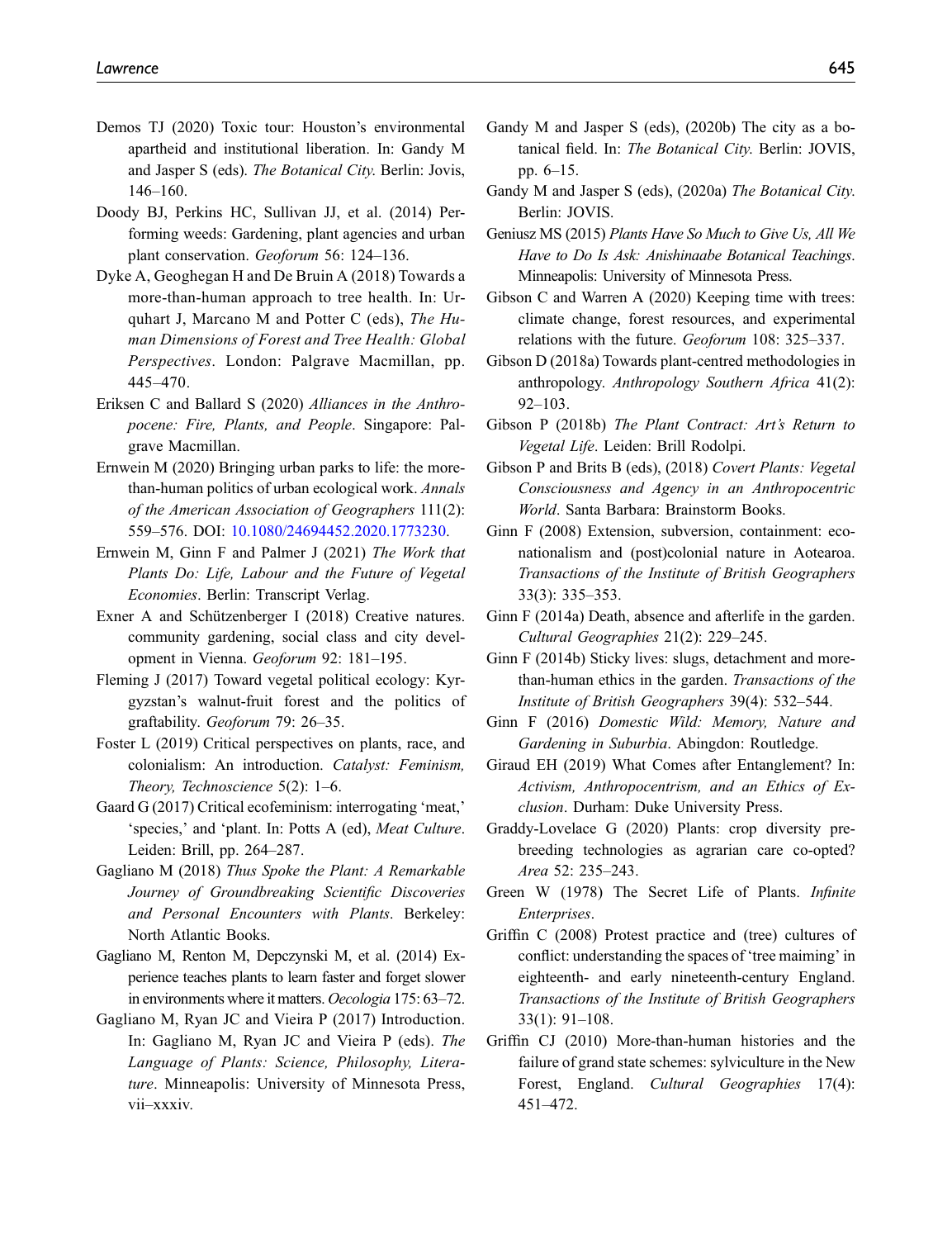- <span id="page-17-12"></span>Hall M (2009) Plant autonomy and human-plant ethics. Environmental Ethics 31(2): 169–181.
- <span id="page-17-3"></span>Hall M (2011) Plants as Persons: A Philosophical Botany. New York: SUNY.
- <span id="page-17-19"></span>Hall M (2019a) Defence of plant personhood. Religions 10(5): 1–12.
- <span id="page-17-14"></span>Hall M (2019b) The Imagination of Plants: A Book of Botanical Mythology. New York: SUNY.
- <span id="page-17-26"></span>Hamilton J (2015) Bad flowers: the implications of a phytocentric deconstruction of the western philosophical tradition for the environmental humanities. Environmental Humanities 7: 191–202.
- <span id="page-17-22"></span>Haraway D, Ishikawa N, Gilbert SF, et al. (2016) Anthropologists are talking–about the anthropocene. Ethnos 81(3): 535–564.
- <span id="page-17-2"></span>Harman G (2016) Immaterialism. Cambridge: Polity Press.
- <span id="page-17-20"></span>Hartigan J (2015) Aesop's Anthropology: A Multispecies Approach. Minneapolis: University of Minnesota Press.
- <span id="page-17-21"></span>Hartigan J (2017) Care of the Species: Races of Corn and the Science of Plant Biodiversity. Minneapolis: University of Minnesota Press.
- <span id="page-17-11"></span>Head L (2019) Talking vegetal geographies. In: AAG Annual Meeting. Available at: [http://www.lesleyhead.com/blog/](http://www.lesleyhead.com/blog/talking-vegetal-geographies) [talking-vegetal-geographies](http://www.lesleyhead.com/blog/talking-vegetal-geographies) (accessed 15 November 2020).
- <span id="page-17-0"></span>Head L and Atchison J (2009) Cultural ecology: emerging human-plant geographies. Progress in Human Geography 33(2): 236–245.
- <span id="page-17-6"></span>Head L, Atchison J and Gates A (2012) Ingrained: A Human Bio-Geography of Wheat. Ashgate: Farnham.
- <span id="page-17-5"></span>Head L, Atchison J and Phillips C (2015) The distinctive capacities of plants: re-thinking difference via invasive species. Transactions of the Institute of British Geographers 40: 399–413.
- <span id="page-17-4"></span>Head L, Atchison J, Phillips C, et al. (2014) Vegetal politics: belonging, practices and places. Social and Cultural Geography 15(8): 861–870.
- <span id="page-17-7"></span>Head L, Klocker N, Dun O, et al. (2019) Cultivating engagements: ethnic minority migrants, agriculture, and environment in the Murray-Darling Basin, Australia. Annals of the American Association of Geographers 109(6): 1903–1921.
- <span id="page-17-24"></span>Hitchings R (2003) People, plants and performance: on actor network theory and the material pleasures of the private garden. Social and Cultural Geography 4(1): 99–114.
- <span id="page-17-25"></span>Hitchings R and Jones V (2004) Living with plants and the exploration of botanical encounter within human geographic research. Ethics, Place and Environment  $7(1-2)$ : 3-18.
- <span id="page-17-18"></span>Holdrege C (2013) Thinking like a Plant: A Living Science for Life. Great Barrington: Lindisfarne Books.
- <span id="page-17-15"></span>Hond R, Ratima M and Edwards W (2019) The role of Maori community gardens in health promotion: a land-based community development response by tangata whenua, people of their land. Global Health Promotion 26(3): 44–53.
- <span id="page-17-9"></span>Hosking EN and Palomino-Schalscha M (2016) Of gardens, hopes, and spirits: unravelling (extra)ordinary community economic arrangements as sites of transformation in Cape Town, South Africa. Antipode 48(5): 1249–1269.
- <span id="page-17-17"></span>Houle K (2018) Facing only outwards? Plant bodily morphogenesis and ethical conceptual genesis. In: Kallhoff A, Di Paola M and Schörgenhumer M (eds), Plant Ethics: Concepts and Applications. London: Routledge, pp. 70–81.
- <span id="page-17-13"></span>Houle KLF (2011) Animal, vegetable, mineral: ethics as extension of becoming? Journal for Critical Animal Studies IX(1/2): 89–116.
- <span id="page-17-23"></span>Irigaray L and Marder M (2016) Through Vegetal Being: Two Philosophical Perspectives. New York: Columbia University Press.
- <span id="page-17-27"></span>Irons E (2017) Weedy resistance: multispecies tactics for contesting 'the age of man'.Inhabiting the Anthropocene. Available at: [https://inhabitingtheanthropocene.com/](https://inhabitingtheanthropocene.com/2017/05/03/weedy-resistance-multispecies-tactics-for-contesting-the-age-of-man/) [2017/05/03/weedy-resistance-multispecies-tactics-for](https://inhabitingtheanthropocene.com/2017/05/03/weedy-resistance-multispecies-tactics-for-contesting-the-age-of-man/)[contesting-the-age-of-man/](https://inhabitingtheanthropocene.com/2017/05/03/weedy-resistance-multispecies-tactics-for-contesting-the-age-of-man/) (accessed 28 March 2018).
- <span id="page-17-16"></span>Ives S (2019) "More-than-human" and "less-than-human": race, botany, and the challenge of multispecies ethnography. Catalyst: Feminism, Theory, Technoscience 5(2): 1–5.
- <span id="page-17-28"></span>Jacobs J (2019) Phytopoetics: upending the passive paradigm with vegetal violence and eroticism. Catalyst: Feminism, Theory, Technoscience 5(2): 1–18.
- <span id="page-17-8"></span>Jones R (2019) Really shit work? bodily becoming and the capacity to care for the urban forest. Social and Cultural Geography 20(5): 630–648.
- <span id="page-17-1"></span>Jones O and Cloke P (2002) Tree Cultures: The Place of Trees and Trees in Their Place. Oxford: Berg Publishers.
- <span id="page-17-10"></span>Jones R and Instone L (2016) Becoming-urban, becomingforest: a historical geography of urban forest projects in Australia. Geographical Research 54(4): 433–445.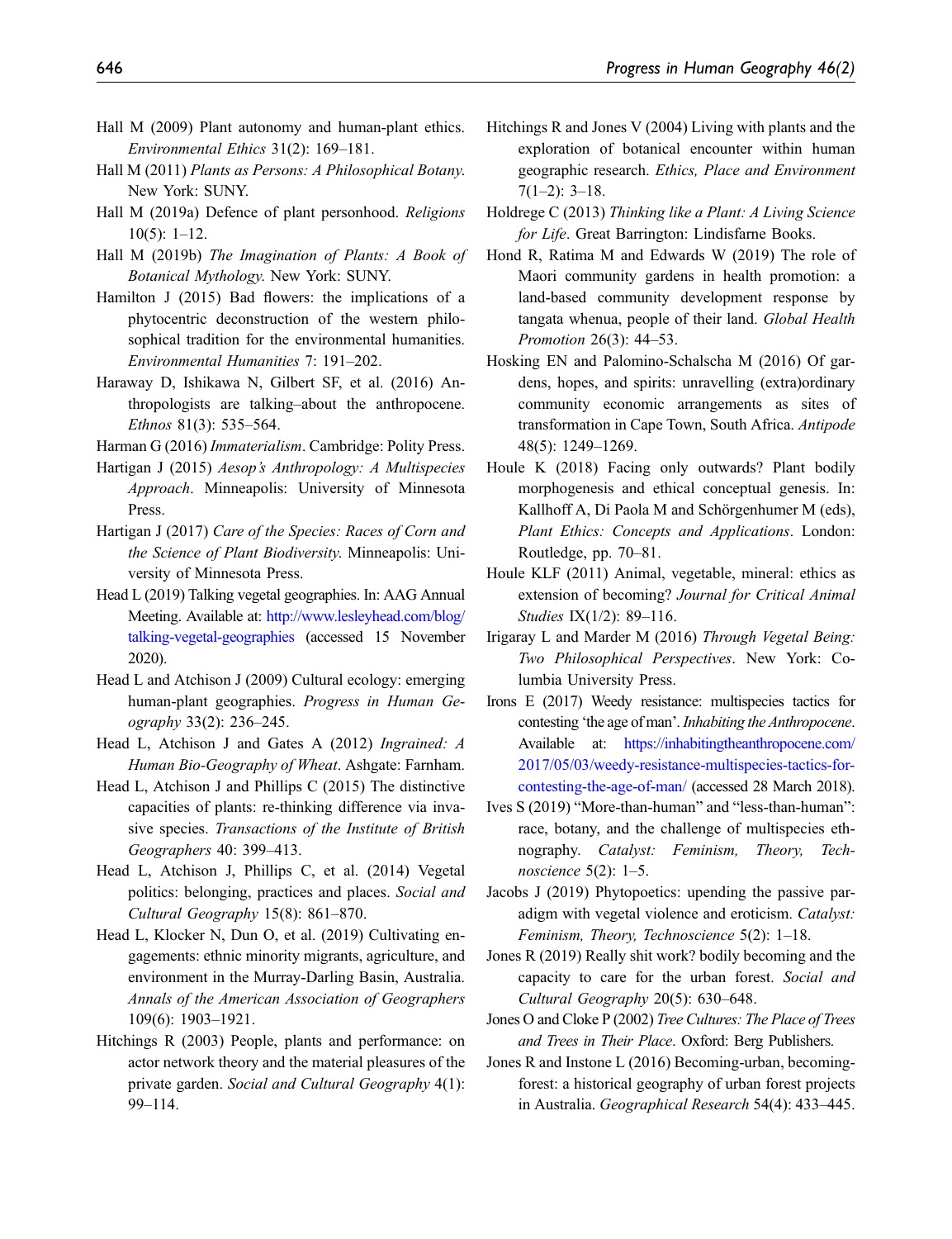- <span id="page-18-16"></span>Kallhoff A, Di Paola M and Schörgenhumer M (eds), (2018) Plant Ethics: Concepts and Applications. Abingdon: Routledge.
- <span id="page-18-0"></span>Kimmerer RW (2013) Braiding Sweetgrass: Indigenous Wisdom, Scientific Knowledge and the Teachings of Plants. London: Penguin Books.
- <span id="page-18-20"></span>King TL (2016) The Labor of (re)reading plantation landscapes fungible(ly). Antipode 48(4): 1022–1039.
- <span id="page-18-22"></span>Kirksey E (2014) The multispecies salon presents: how to interview a plant. Available at: [https://www.youtube.](https://www.youtube.com/watch?v=4lwFG0N04rQandt=1785s) [com/watch?v=4lwFG0N04rQandt=1785s](https://www.youtube.com/watch?v=4lwFG0N04rQandt=1785s) (accessed 16 May 2018).
- <span id="page-18-6"></span>Kirksey SE and Helmreich S (2010) The emergence of multispecies ethnography. Cultural Anthropology 25(4): 545–576.
- <span id="page-18-28"></span>Klocker N, Head L, Dun O, et al. (2018) Experimenting with agricultural diversity: migrant knowledge as a resource for climate change adaptation. Journal of Rural Studies 57: 13–24.
- <span id="page-18-10"></span>Kohn E (2013) How Forests Think: Toward an Anthropology beyond the Human. California: University of California Press.
- <span id="page-18-3"></span>Krzywoszynska A (2015) What farmers know: experiential knowledge and care in vine growing. Sociologia Ruralis 56(2): 289–310.
- <span id="page-18-9"></span>Kwek DHB (2018) The importance of being useless: a cross-cultural contribution to the new materialisms from Zhuangzi. Theory, Culture and Society 35(7–8): 21–48.
- <span id="page-18-26"></span>Laist R (ed), (2013) Plants and Literature: Essays in Critical Plant Studies. Amsterdam: Rodolpi.
- <span id="page-18-4"></span>Lang U (2018a) Connective tissues: everyday engagements with urban yards. Geohumanities 4(1): 230–248.
- <span id="page-18-5"></span>Lang U (2018b) Keep off the grass! new directions for geographies of yards and gardens. Geography Compass 12(8): e12397.
- <span id="page-18-23"></span>Lawrence AM (2019). To be a weed. The Ethnobotanical Assembly 4. Available at: [https://www.tea-assembly.](https://www.tea-assembly.com/issues/2019/9/29/to-be-a-weed) [com/issues/2019/9/29/to-be-a-weed](https://www.tea-assembly.com/issues/2019/9/29/to-be-a-weed) (accessed 14 November 2020).
- <span id="page-18-24"></span>Lawrence AM (2020a) Morals and mignonette; or, the use of flowers in the moral regulation of the working classes in high Victorian London. Journal of Historical Geography 70: 24–35.
- <span id="page-18-25"></span>Lawrence AM (2020b) Pickled moonbeams: horticultural dislocations of a settler colony. Kings Review 6:

24–29. Available at: [https://www.kingsreview.co.](https://www.kingsreview.co.uk/essays/pickled-moonbeams-the-horticultural-dislocations-of-a-settler-colony) [uk/essays/pickled-moonbeams-the-horticultural](https://www.kingsreview.co.uk/essays/pickled-moonbeams-the-horticultural-dislocations-of-a-settler-colony)[dislocations-of-a-settler-colony](https://www.kingsreview.co.uk/essays/pickled-moonbeams-the-horticultural-dislocations-of-a-settler-colony) (accessed 13 May 2021).

- <span id="page-18-1"></span>Legun K (2015) Tiny trees for trendy produce: dwarfing technologies as assemblage actors in orchard economies. Geoforum 65: 314–322.
- <span id="page-18-21"></span>Lodwick LA (2019) Agendas for archaeobotany in the 21st century: data, dissemination and new directions. Internet Archaeology 53: 7. DOI: [10.11141/ia.53.7.](https://doi.org/10.11141/ia.53.7)
- <span id="page-18-27"></span>Lomeña A (2020) Seeding planthroposcenes: an interview with Natasha Myers. The Ethnobotanical Assembly 6. Available at: [https://www.tea-assembly.com/](https://www.tea-assembly.com/issues/2020/9/22/seeding-planthroposcenes) [issues/2020/9/22/seeding-planthroposcenes](https://www.tea-assembly.com/issues/2020/9/22/seeding-planthroposcenes) (accessed 19 May 2021).
- <span id="page-18-2"></span>Lowell JT and Adams PC (2017) The routes of a plant: ayahuasca and the global networks of Santo Daime. Social and Cultural Geography 18(2): 137–157.
- <span id="page-18-13"></span>Marder M (2012) The life of plants and the limits of empathy. Dialogue: Canadian Philosophical Review 51: 259–273.
- <span id="page-18-8"></span>Marder M (2013) Plant-Thinking: A Philosophy of Vegetal Life. New York: Columbia University Press.
- <span id="page-18-15"></span>Marder M (2014) For a phytocentrism to come. *Envi*ronmental Philosophy 11(2): 237–252.
- <span id="page-18-12"></span>Marder M (2017) To hear plants speak. In: Gagliano M, Ryan JC and Vieira P (eds), The Language of Plants: Science, Philosophy, Literature. Minneapolis: University of Minnesota Press, pp. 103–125.
- <span id="page-18-17"></span>Marder M and Francione G (2012) Plants vs. Animals. Columbia University Press Blog. Available at: [https://](https://www.cupblog.org/2012/06/05/marder-and-francione-debate-plant-ethics/) [www.cupblog.org/2012/06/05/marder-and-francione](https://www.cupblog.org/2012/06/05/marder-and-francione-debate-plant-ethics/)[debate-plant-ethics/](https://www.cupblog.org/2012/06/05/marder-and-francione-debate-plant-ethics/) (accessed 14 October 2020).
- <span id="page-18-14"></span>Margulies JD, Bullough L, Hinsley A, et al. (2019) Illegal wildlife trade and the persistence of 'plant blindness. Plants, People, Planet 1(3): 173–182.
- <span id="page-18-18"></span>Mastnak T, Elyachar J and Boellstorff T (2014) Botanical decolonization: rethinking native plants. Environment and Planning D: Society and Space 32: 363–380.
- <span id="page-18-19"></span>McKittrick K (2013) Plantation futures. Small Axe 42:  $1-15$ .
- <span id="page-18-11"></span>Meeker N and Szabari A (2020) Radical Botany: Plants and Speculative Fiction. New York: Fordham University Press.
- <span id="page-18-7"></span>Miller EP (2002) The Vegetative Soul: From Philosophy of Nature to Subjectivity in the Feminine. New York: SUNY.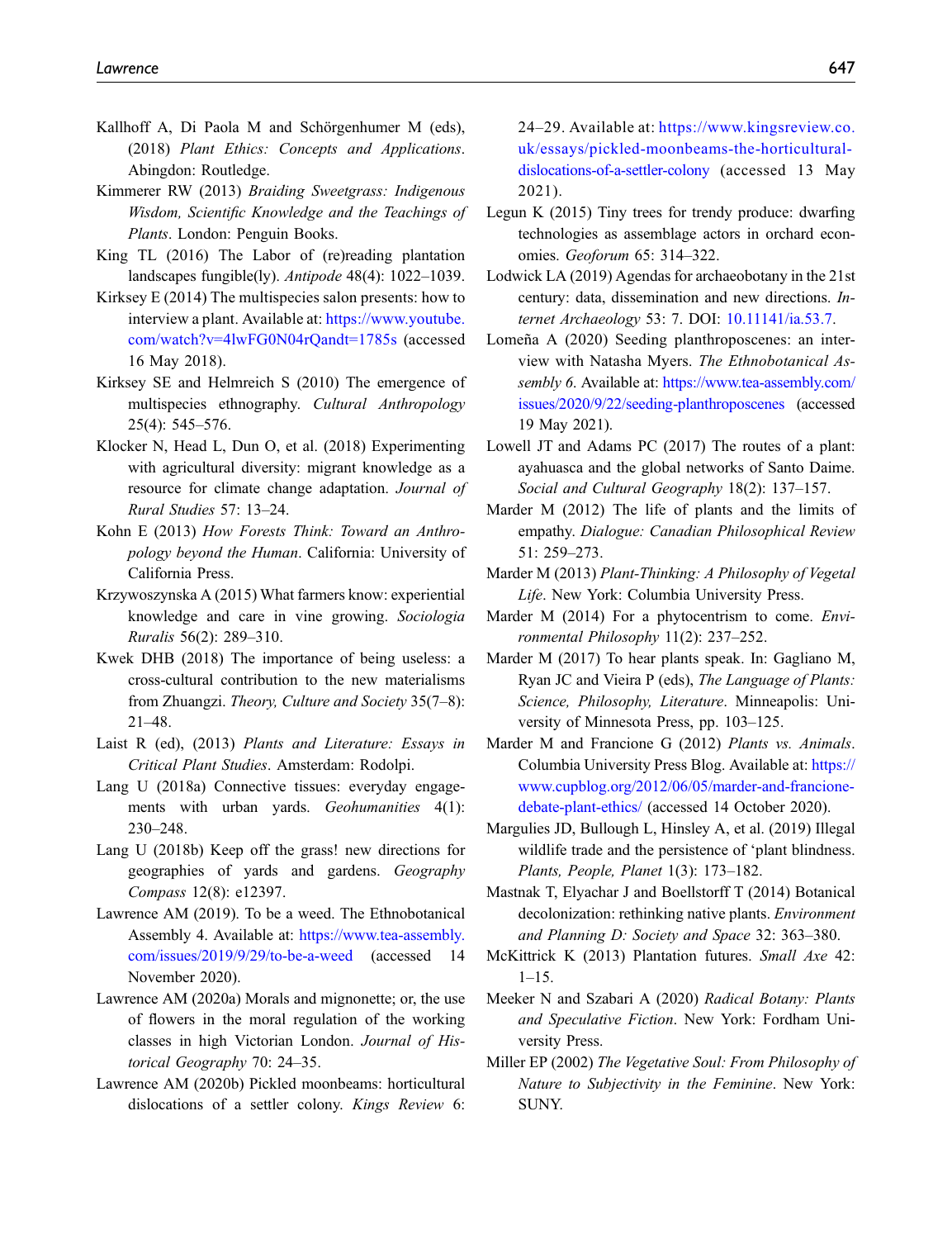- <span id="page-19-7"></span>Mincytė D, Bartkienė A and Bikauskaitė R (2020) Diverging temporalities of care work on urban farms: negotiating history, responsibility, and productivity in Lithuania. Geoforum 115: 44–53.
- <span id="page-19-3"></span>Montefrio MJF (2020) The 'queen of greens' comes to the tropics: (de)territorialization of kale's socio-material relations in the Philippines. Geoforum 116: 24–32.
- <span id="page-19-9"></span>Moore SA, Wilson J, Kelly-Richards S, et al. (2015) School gardens as sites for forging progressive socioecological futures. Annals of the Association of American Geographers 105(2): 407–415.
- <span id="page-19-23"></span>Morton T (2019) What vegetables are saying about themselves. In: Gagliano M, Ryan JC and Vieira P (eds), The Language of Plants: Science, Philosophy, Literature. Minneapolis: University of Minnesota Press, pp. 173–190.
- <span id="page-19-21"></span>Myers N (2014) Sensing Botanical Sensoria: A Kriya for Cultivating Your Inner Plant. Centre for Imaginative Ethnography. Available at: [https://imaginative](https://imaginative-ethnography.com/imaginings/affect/sensing-botanical-sensoria/)[ethnography.com/imaginings/affect/sensing-botanical](https://imaginative-ethnography.com/imaginings/affect/sensing-botanical-sensoria/)[sensoria/](https://imaginative-ethnography.com/imaginings/affect/sensing-botanical-sensoria/) (accessed 15 November 2020).
- <span id="page-19-19"></span>Myers N (2015) Conversations on plant sensing: notes from the field. Nature Culture 3: 35–66.
- <span id="page-19-17"></span>Myers N (2017a) Becoming sensor in sentient worlds: a more-than-natural history of a black Oak Savannah. In: Bakke G and Peterson M (eds), Between Matter and Method: Encounters in Anthropology and Art. London: Bloomsbury Press, pp. 73–96.
- <span id="page-19-18"></span>Myers N (2017b) From the anthropocene to the planthroposcene: designing gardens for plant/people involution. History and Anthropology 28(3): 297–301.
- <span id="page-19-26"></span>Myers N (2017c) Protocols for an ungrid-able ecology: kinesthetic attunements for a more-than-natural history of a Black Oak Savannah. In: Hiebert T (ed), Naturally Postnatural. Victoria: Noxious Sector Press, pp. 105–125.
- <span id="page-19-0"></span>Myers N (2018) How to grow livable worlds: ten not-soeasy steps. In: Smith KO (ed), The World to Come. Gainsville: Harn Museum of Art, pp. 53–63.
- <span id="page-19-14"></span>Myles C (2019) Vegetal geography: is it a thing? In: AAG Annual Meeting, Washington, DC, April 6.
- <span id="page-19-20"></span>Nagel T (1974) What is it like to be a bat? The Philosophical Review 83(4): 435–450.
- <span id="page-19-5"></span>Nally D and Kearns G (2020) Vegetative states: potatoes, affordances, and survival ecologies. Antipode 52(5): 1373–1392.
- <span id="page-19-27"></span>Gandy M and Jasper S (2017) Natura Urbana: The Brachen of Berlin. [DVD].
- <span id="page-19-16"></span>Nealon JT (2016) Plant Theory: Biopower and Vegetable Life. Stanford: Stanford University Press.
- <span id="page-19-4"></span>Nyman M (2019) Food, meaning-making and ontological uncertainty: exploring 'urban foraging' and productive landscapes in London. Geoforum 99: 170–180.
- <span id="page-19-15"></span>Ogden LA, Hall B and Tanita K (2013) Animals, plants, people, and things: a review of multispecies ethnography. Advances in Research Environment and Society 4: 5–24.
- <span id="page-19-12"></span>Palmer J (2020) Putting forests to work? enrolling vegetal labor in the socioecological fix of bioenergy resource making. Annals of the American Association of Geographers 111: 141–156. DOI: [10.1080/24694452.](https://doi.org/10.1080/24694452.2020.1749022) [2020.1749022](https://doi.org/10.1080/24694452.2020.1749022).
- <span id="page-19-6"></span>Patrick DJ (2014) The matter of displacement: a queer urban ecology of New York City's high line. Social and Cultural Geography 15(8): 920–941.
- <span id="page-19-13"></span>Peach L, Richmond CAM and Brunette-Debassige C (2020) 'You can't just take a piece of land from the university and build a garden on it': exploring Indigenizing space and place in a settler Canadian university context. Geoforum 114: 117–127.
- <span id="page-19-22"></span>Pelizzon A and Gagliano M (2015) The sentience of plants: animal rights and rights of nature intersecting. Australian Animal Protection Law Journal 11: 5–13.
- <span id="page-19-2"></span>Pellegrini P and Baudry S (2014) Streets as new places to bring together both humans and plants: examples from Paris and Montpellier (France). Social and Cultural Geography 15(8): 871–900.
- <span id="page-19-24"></span>Perkins HA (2007) Ecologies of actor-networks and (non) social labor within the urban political economies of nature. Geoforum 38(6): 1152–1162.
- <span id="page-19-11"></span>Perkins HA (2011) Gramsci in green: neoliberal hegemony through urban forestry and the potential for a political ecology of praxis. Geoforum 42(5): 558–566.
- <span id="page-19-1"></span>Phillips C (2013) Saving More than Seeds: Practices and Politics of Seed Saving. London: Routledge.
- <span id="page-19-10"></span>Phillips C and Atchison J (2020) Seeing the trees for the (urban) forest: more-than-human geographies and urban greening. Australian Geographer 51(2): 155–168.
- <span id="page-19-25"></span>Pitt H (2015) On showing and being shown plants–a guide to methods for more-than-human geography. Area 47(1): 48–55.
- <span id="page-19-8"></span>Pitt H (2017) An apprenticeship in plant thinking. In: Bastian M, Jones O, Moore N, et al. (eds), Participatory Research in More-than-human Worlds. London: Routledge, pp. 106–120.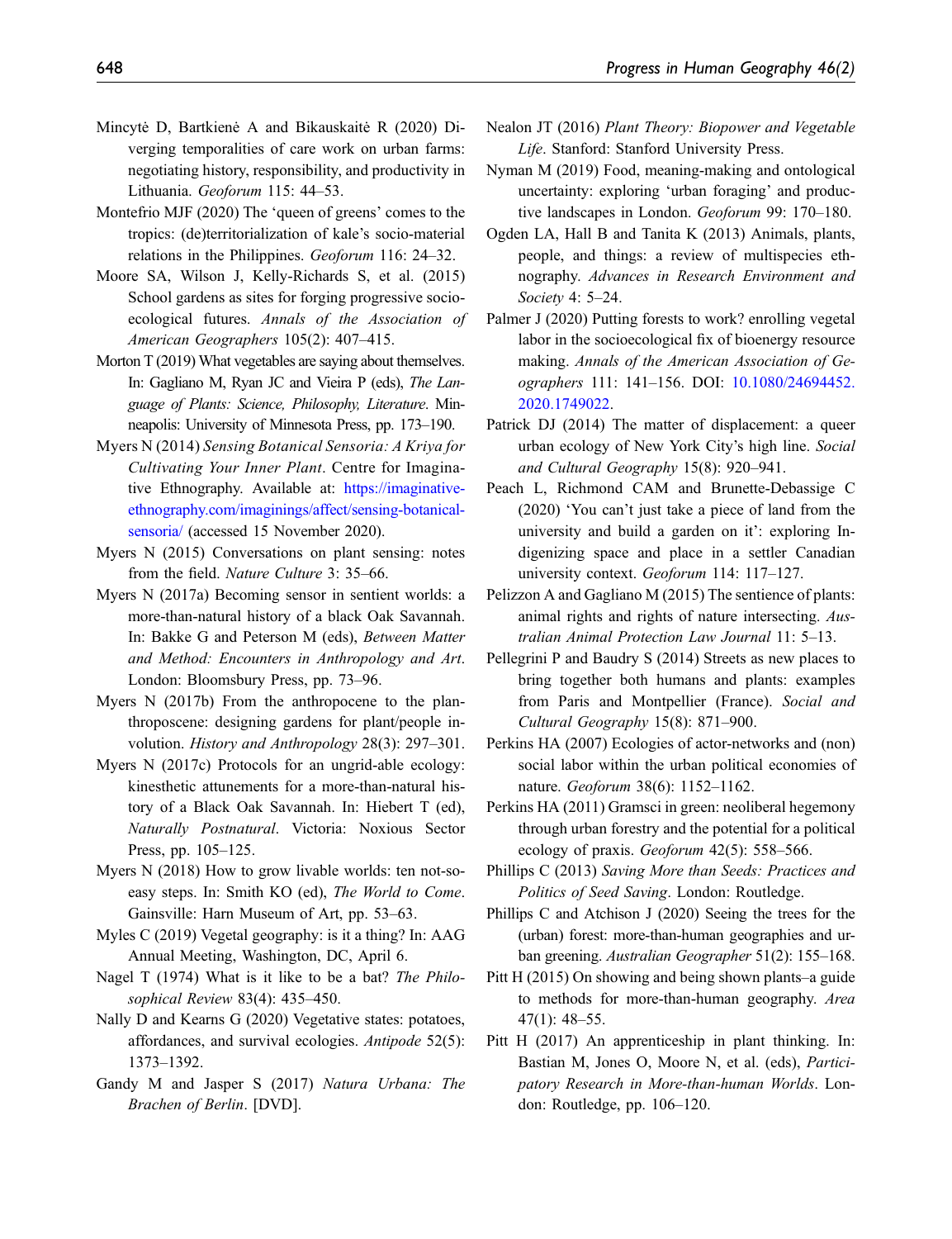- <span id="page-20-0"></span>Pitt H (2018) Questioning care cultivated through connecting with more-than-human communities. Social and Cultural Geography 19(2): 253–274.
- <span id="page-20-25"></span>Pitt H (2021) Roots. Environmental Humanities. Available at: <http://orca.cf.ac.uk/137644/> (accessed 28 May 2021).
- <span id="page-20-11"></span>Plumwood V (1993) Feminism and the Mastery of Nature. Abingdon: Routledge.
- <span id="page-20-12"></span>Plumwood V (2008) Decolonising Australian gardens: gardening and the ethics of place. Ecological Humanities 36. Available at: [http://australianhumanitiesreview.org/](http://australianhumanitiesreview.org/2005/07/01/decolonising-australian-gardens-gardening-and-the-ethics-of-place/) [2005/07/01/decolonising-australian-gardens-gardening](http://australianhumanitiesreview.org/2005/07/01/decolonising-australian-gardens-gardening-and-the-ethics-of-place/)[and-the-ethics-of-place/](http://australianhumanitiesreview.org/2005/07/01/decolonising-australian-gardens-gardening-and-the-ethics-of-place/) (accessed 1 June 2021).
- <span id="page-20-17"></span>Plumwood V (2009) Nature in the active voice. Ecological Humanities 46: 113–129.
- <span id="page-20-3"></span>Poe M, LeCompte J, McLain R, et al. (2014) Urban foraging and the relational ecologies of belonging. Social and Cultural Geography 15(8): 901–919.
- <span id="page-20-7"></span>Pollan M (2001) The Botany of Desire: A Plant's-Eye View of the World. London: Bloomsbury Publishing.
- <span id="page-20-15"></span>Pollan M (2013) The Intelligent Plant. The New Yorker. Available at: [https://www.newyorker.com/magazine/](https://www.newyorker.com/magazine/2013/12/23/the-intelligent-plant) [2013/12/23/the-intelligent-plant](https://www.newyorker.com/magazine/2013/12/23/the-intelligent-plant) (accessed 22 March 2018).
- <span id="page-20-2"></span>Pottinger L (2018) Growing, guarding and generous exchange in an analogue sharing economy. Geoforum 96: 108–118.
- <span id="page-20-13"></span>Pouteau S (2012) Providing grounds for agricultural ethics: The wider philosophical significance of plant life integrity. In: Potthast T and Meisch S (eds), Climate Change and Sustainable Development: Ethical Perspectives On Land Use and Food Production. Wageningen: Wageningen Academic Publishers, pp. 154–159.
- <span id="page-20-14"></span>Pouteau S (2014) Beyond "second animals": making sense of plant ethics. Journal of Agricultural and Environmental Ethics 27(1): 1–25.
- <span id="page-20-21"></span>Pratt S (2018) Trees as Landlords and Other Public Experiments: An Interview with Natalie Jeremijenko. In: Gibson P and Brits B (eds). Covert Plants: Vegetal Consciousness and Agency in an Anthropocentric World. Santa Barbara: Brainstorm Books, 213–220.
- <span id="page-20-5"></span>Puig de la Bellacasa M (2017) Matters of Care: Speculative Ethics in More than Human Worlds. Minneapolis: University of Minnesota Press.
- <span id="page-20-1"></span>Richardson-Ngwenya P (2012) A vitalist approach to sugar-cane breeding in Barbados: in the contest of the

European Union sugar reform. Geoforum 43: 1131–1139.

- <span id="page-20-24"></span>Rival L (1998) The Social Life of Trees: Anthropological Perspectives on Tree Symbolism. Oxford: Berg Publishers.
- <span id="page-20-6"></span>Robinson D and Raven M (2017) Identifying and preventing biopiracy in Australia: patent landscapes and legal geographies for plants with Indigenous Australian uses. Australian Geographer 48(3): 311–331.
- <span id="page-20-18"></span>Rose DB (1999) Indigenous ecologies and an ethic of connection. In: Law N (ed), Global Ethics and Environment. London: Routledge, pp. 175–186.
- <span id="page-20-16"></span>Ruddick SM (2017) Rethinking the subject, reimagining worlds. Dialogues in Human Geography 7(2): 119–139.
- <span id="page-20-23"></span>Ruskin J (1888) Proserpina Volume I. Wokingham: Dodo Press.
- <span id="page-20-8"></span>Ryan JC (2011) Cultural botany: toward a model of transdisciplinary, embodied, and poetic research into plants. Nature and Culture 6(2): 123–148.
- <span id="page-20-9"></span>Ryan JC (2012) Passive flora? reconsidering nature's agency through human-plant studies (HPS). Societies 2(3): 101–121.
- <span id="page-20-26"></span>Ryan JC (2016) Planting the eco-humanities? climate change, poetic narratives, and botanical lives. Rupkatha Journal on Interdisciplinary Studies in Humanities 8(3): 61–70.
- <span id="page-20-27"></span>Saldarriaga N, Shrestha KK, McManus P, et al. (2020) Greening Sydney: attitudes, barriers and opportunities for tree planting. Australian Geographer 51(4): 469–488.
- <span id="page-20-4"></span>Sandilands C (2013) Dog stranglers in the park?: national and vegetal politics in ontario's rouge valley. Journal of Canadian Studies 47(3): 93–122.
- <span id="page-20-19"></span>Sandilands C (2016a) Floral sensations: plant biopolitics. In: Gabrielson T, Hall C, Meyer JM, et al. (eds), The Oxford Handbook of Environmental Political Theory. Oxford: Oxford University Press, pp. 226–237.
- <span id="page-20-20"></span>Sandilands C (2016b) Lavender's green: redux. In: Picard C (ed), Imperceptibly and Slowly Opening. Chicago: The Green Lantern Press, pp. 236–245.
- <span id="page-20-10"></span>Sandilands C (2017) Fear of a queer plant? GLQ 23(3): 419–429.
- <span id="page-20-22"></span>Sandler R (2018) Is considering the interests of plants absurd? In: Kallhoff A, Di Paola M and Schörgenhumer M (eds), Plant Ethics: Concepts and Applications. Abingdon: Routledge.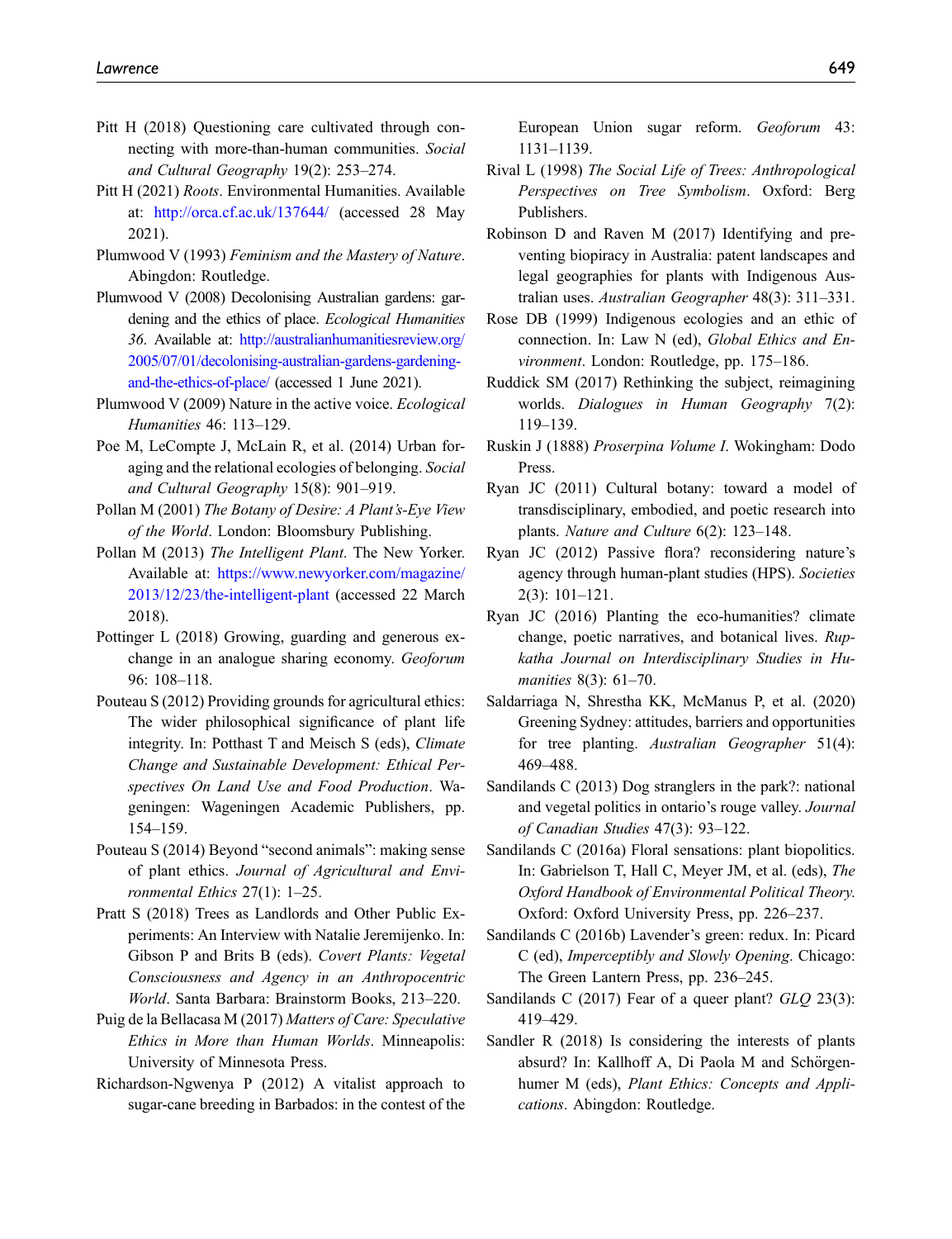- <span id="page-21-14"></span>Schiebinger L (2004) Plants and Empire: Colonial Bioprospecting in the Atlantic World. Cambridge: Harvard University Press.
- <span id="page-21-19"></span>Schwan A (2016) Wilting flowers in dance: choreographic approaches to floral ephemerality. In: Kranz I, Schwan A and Wittrock E (eds), Floriographie: Die Sprachen der Blumen. Paderborn: Wilhelm Fink, pp. 259–285.
- <span id="page-21-16"></span>Sexton AE (2018) Eating for the post-Anthropocene: alternative proteins and the biopolitics of edibility. Transactions of the Institute of British Geographers 43(4): 586–600.
- <span id="page-21-5"></span>Shcheglovitova M (2020) Valuing plants in devalued spaces: caring for Baltimore's street trees. Environment and Planning E: Nature and Space 3(1): 228–245.
- <span id="page-21-3"></span>Sheridan M (2016) Boundary plants, the social production of space, and vegetative agency in agrarian societies. Advances in Research Environment and Society 7: 29–49.
- <span id="page-21-4"></span>Shillington L (2008) Being(s) in relation at home: socionatures of patio 'gardens' in Managua, Nicaragua. Social and Cultural Geography 9(7): 755–776.
- <span id="page-21-13"></span>Shteir A (1996) Cultivating Women, Cultivating Science: Flora's Daughters and Botany in England. Baltimore: John Hopkins University Press, pp. 1760–1860.
- <span id="page-21-7"></span>Simard S (2021) Finding the Mother Tree: Uncovering the Wisdom and Intelligence of the Forest. London: Allen Lane.
- <span id="page-21-18"></span>Sommerer C, Mignonneau L and Weil F (2016) The art of human to plant interaction. In: Vieira P, Gagliano M and Ryan J (eds), The Green Thread: Dialogues with the Vegetal World. Lanham: Lexington Books, pp. 233–254.
- <span id="page-21-10"></span>Stark H (2015) Deleuze and critical plant studies. In: Roffe J and Stark H (eds), Deleuze and the Non/Human. Basingstoke: Palgrave Macmillan, pp. 180–196.
- <span id="page-21-25"></span>Streit Krug A (2013) Reproducing plant bodies on the great plains. In: Laist R (ed), Plants and Literature: Essays in Critical Plant Studies. Amsterdam: Rodolpi, pp. 243–264.
- <span id="page-21-12"></span>Szczygielska M and Cielemecka O (2019) Introduction to special section: plantarium: human-vegetal ecologies. Catalyst: Feminism, Theory, Technoscience 5(2): 1–12.
- <span id="page-21-1"></span>TallBear K (2011) Why interspecies thinking needs indigenous standpoints. Cultural Anthropology. Available at: https://culanth.org/fi[eldsights/260-why](https://culanth.org/fieldsights/260-why-interspecies-thinking-needs-indigenous-standpoints)[interspecies-thinking-needs-indigenous-standpoints](https://culanth.org/fieldsights/260-why-interspecies-thinking-needs-indigenous-standpoints) (accessed 17 July 2018).
- <span id="page-21-23"></span>Thorsen LM (ed), (2017) Moving Plants. Næstved: Narayana Press.
- <span id="page-21-15"></span>Todd Z (2016) An indigenous feminist's take on the ontological turn: 'ontology' is just another word for colonialism. Journal of Historical Sociology 29(1): 4–22.
- <span id="page-21-8"></span>Trewavas A (2014) Plant Behaviour and Intelligence. Oxford: Oxford University Press.
- <span id="page-21-22"></span>Tsing A (2012) Contaminated diversity in 'slow disturbance': potential collaborators for a liveable earth. In: Martin G, Mincyte D and Münster U (eds), Why Do We Value Diversity? Biocultural Diversity in a Global Context. RCC Perspectives, 9, pp. 95–97.
- <span id="page-21-24"></span>Tsing AL (2015) The Mushroom at the End of the World: On the Possibility of Life in Capitalist Ruins. Princeton: Princeton University Press.
- <span id="page-21-6"></span>Tsouvalis J (2019) The post-politics of plant biosecurity: the British Government's response to ash dieback in 2012. Transactions of the Institute of British Geographers 44(1): 195–208.
- <span id="page-21-21"></span>Valentine B and Irons E (2016) An ecologically minded artist navigating the nature-culture continuum. Available at: [https://hyperallergic.com/292327/an](https://hyperallergic.com/292327/an-ecologically-minded-artist-navigating-the-nature-culture-continuum/)[ecologically-minded-artist-navigating-the-nature](https://hyperallergic.com/292327/an-ecologically-minded-artist-navigating-the-nature-culture-continuum/)[culture-continuum/](https://hyperallergic.com/292327/an-ecologically-minded-artist-navigating-the-nature-culture-continuum/) (accessed 25 March 2018).
- <span id="page-21-0"></span>Van Dooren T, Kirksey E and Münster U (2016) Multispecies studies: cultivating arts of attentiveness. Environmental Humanities 8(1): 1–23.
- <span id="page-21-26"></span>Vieira P (2019) Phytographia: literature as plant writing. In: Gagliano M, Ryan JC and Vieira P (eds), The Language of Plants: Science, Philosophy, Literature. Minneapolis: University of Minnesota Press, pp. 215–233.
- <span id="page-21-20"></span>Vieira P, Gagliano M and Ryan J (2016) Introduction. In: Vieira P, Gagliano M and Ryan J (eds), The Green Thread: Dialogues with the Vegetal World. Lanham: Lexington Books, pp. ix–xxvii.
- <span id="page-21-9"></span>Viola A and Mancuso S (2015) Brilliant Green: The Surprising History and Science of Plant Intelligence. Washington, DC: Island Press.
- <span id="page-21-11"></span>Watts V (2013) Indigenous place-thought and agency amongst humans and non-humans (first woman and sky woman go on a European world tour!). Decolonization: Indigeneity, Education & Society 2(1): 20–34.
- <span id="page-21-2"></span>Weisser F (2015) Efficacious trees and the politics of forestation in Uganda. Area 47(3): 319–326.
- <span id="page-21-17"></span>Willey A (2021) Fake meat: a queer commentary. In: Chatterjee S and Subramaniam B (eds), Meat! A Transnational Analysis. Durham: Duke University Press, pp. 241–253.